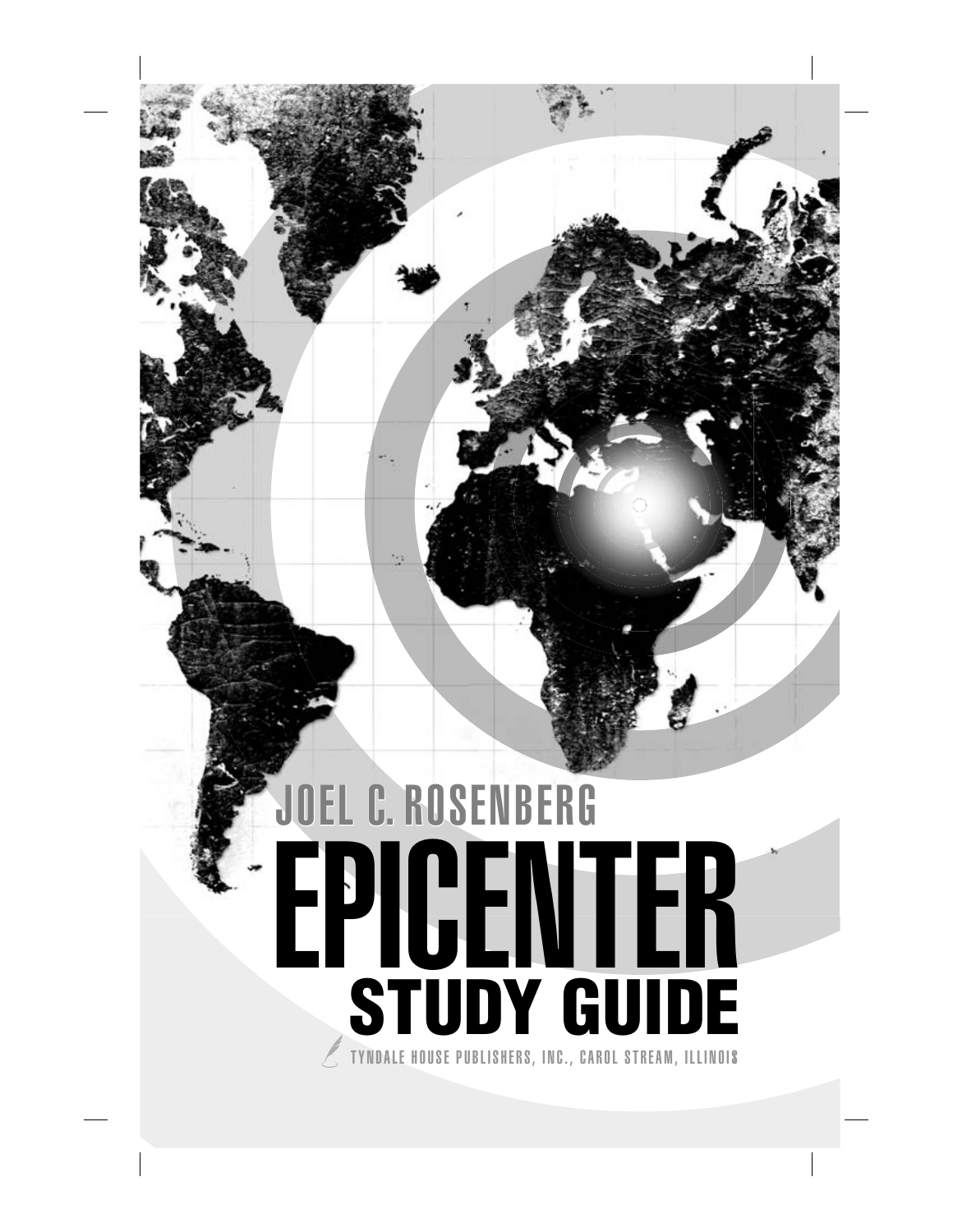Visit Tyndale's exciting Web site at www.tyndale.com

*TYNDALE* and Tyndale's quill logo are registered trademarks of Tyndale House Publishers, Inc.

*Epicenter Study Guide*

Copyright © 2008 by Joel C. Rosenberg. All rights reserved.

Cover artwork copyright © by Photodisc. All rights reserved.

Interior maps copyright © by Digital Wisdom. All rights reserved.

Author photo copyright © 2005 by Joel C. Rosenberg. All rights reserved.

Study questions developed by Jennifer Lamont Leo.

Designed by Dean H. Renninger.

Quoted excerpts are taken from *Epicenter*, © 2006 by Joel C. Rosenberg. Used by permission.

Unless otherwise indicated, all Scripture quotations are taken from the *New American Standard Bible*®, copyright © 1960, 1962, 1963, 1968, 1971, 1972, 1973, 1975, 1977, 1995 by The Lockman Foundation. Used by permission.

Scripture quotations marked KJV are taken from the *Holy Bible,* King James Version.

ISBN-10: 1-4143-2154-6

ISBN-13: 978-1-4143-2154-7

Printed in the United States of America

14 13 12 11 10 09 08 7 6 5 4 3 2 1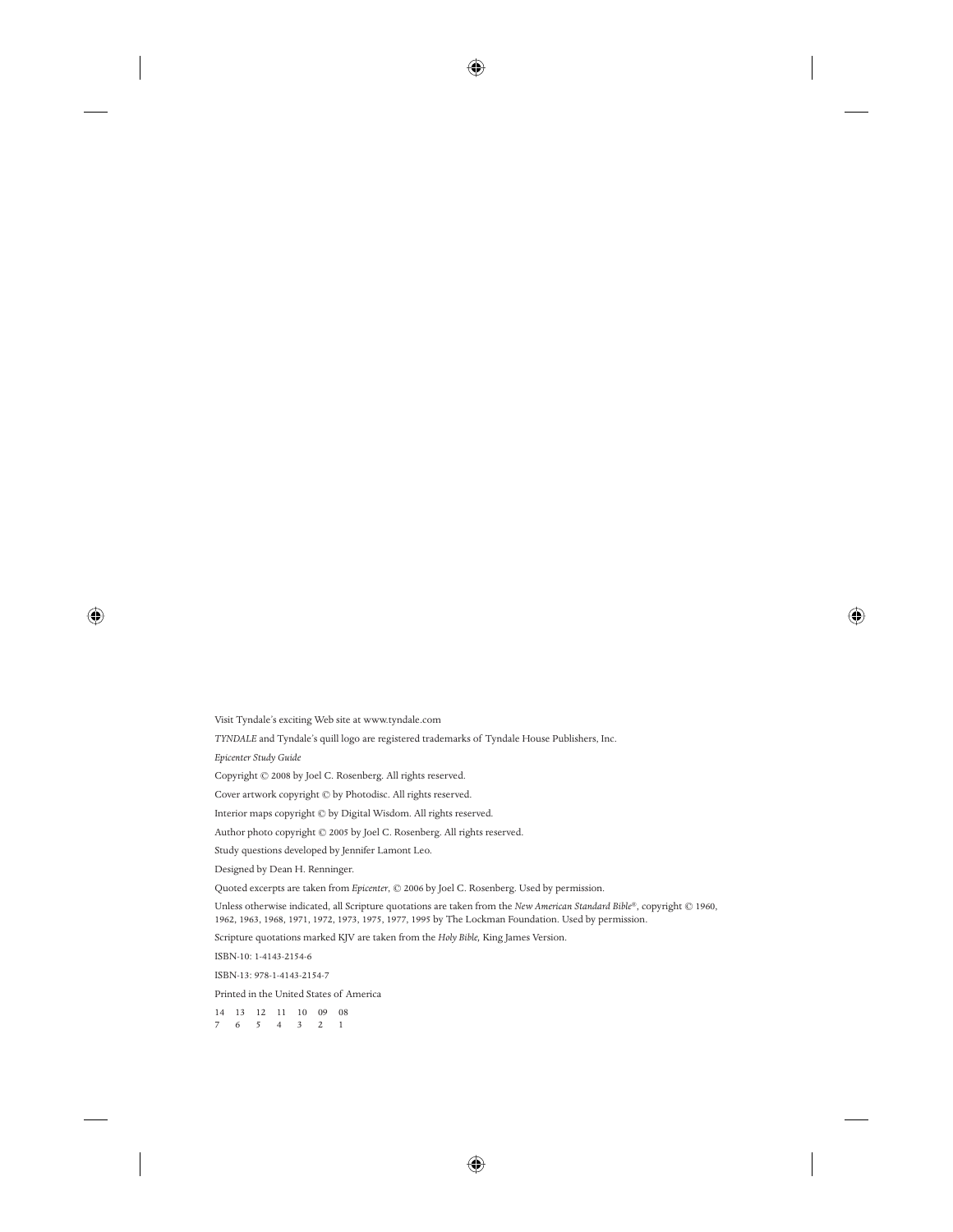## TABLE OF CONTENTS

- **v // WELCOME TO THE EPICENTER**
- **ix // INTRODUCTION: ALL EYES ON THE EPICENTER**
	- **1 // UNDERSTANDING GOD'S HEART FOR THE EPICENTER**
	- **5 // Chapter 1: Predicting the Future**
	- **8 // Chapter 2: The Genesis of Jihad**
- **11 // Chapter 3: Connecting the Dots**
- **15 // SETTING THE STAGE: PART I**
- **20 // Chapter 4: The Third Lens**
- **23 // Chapter 5: Future Headline: Israel Discovers Massive Reserves of Oil, Gas**
- **25 // Chapter 6: Future Headline: Treaties and Truces Leave Israelis More Secure than Ever Before**
- **27 // SETTING THE STAGE: PART II**
- **31 // Chapter 7: Future Headline: A Czar Rises in Russia, Raising Fears of a New Cold War**
- **35 // Chapter 8: Future Headline: Kremlin Joins "Axis of Evil," Forms Military Alliance with Iran**
- **38 // Chapter 9: Future Headline: Moscow Extends Military Alliance to Include Arab, Islamic World**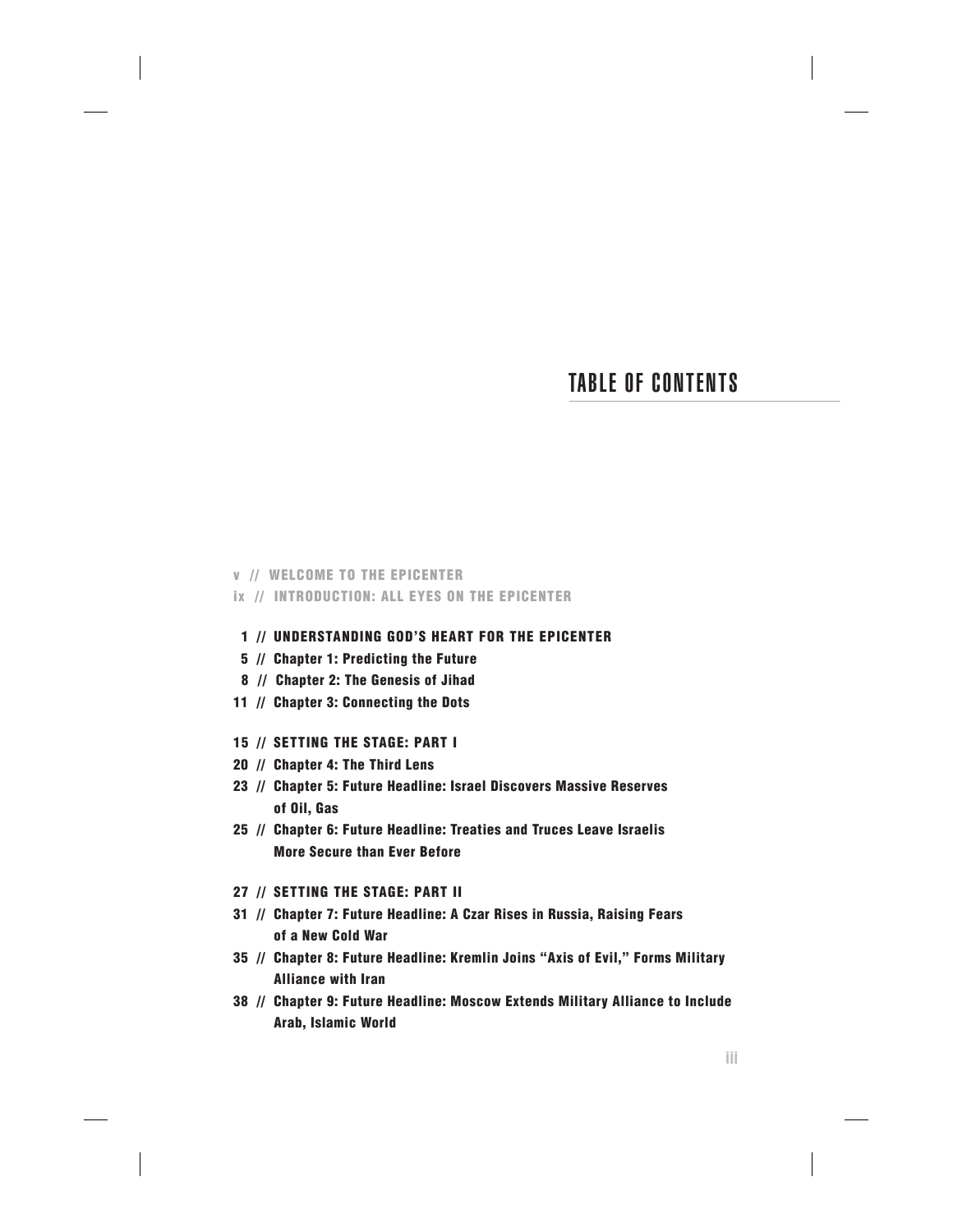- **41 // USING THE THIRD LENS: PART I**
- **49 // Chapter 10: Future Headline: Global Tensions Soar as Russia Targets Israel**
- **52 // Chapter 11: Future Headline: New War Erupts in Middle East as Earthquakes, Pandemics Hit Europe, Africa, Asia**
- **56 // Chapter 12: Future Headline: Iraq Emerges from Chaos as Region's Wealthiest Country**
- **59 // USING THE THIRD LENS: PART II**
- **66 // Chapter 13: Future Headline: Jews Build Third Temple in Jerusalem**
- **69 // Chapter 14: Future Headline: Muslims Turn to Christ in Record Numbers**
- **73 // Chapter 15: Tracking the Tremors**
- **81 // CLOSING PERSONAL NOTE**
- **83 // PRAYER JOURNAL**
- **85 // APPENDIX: BIBLE PROPHECY AND YOUR SPIRITUAL JOURNEY**
- **89 // ACKNOWLEDGMENTS**
- **91 // SUGGESTED READING**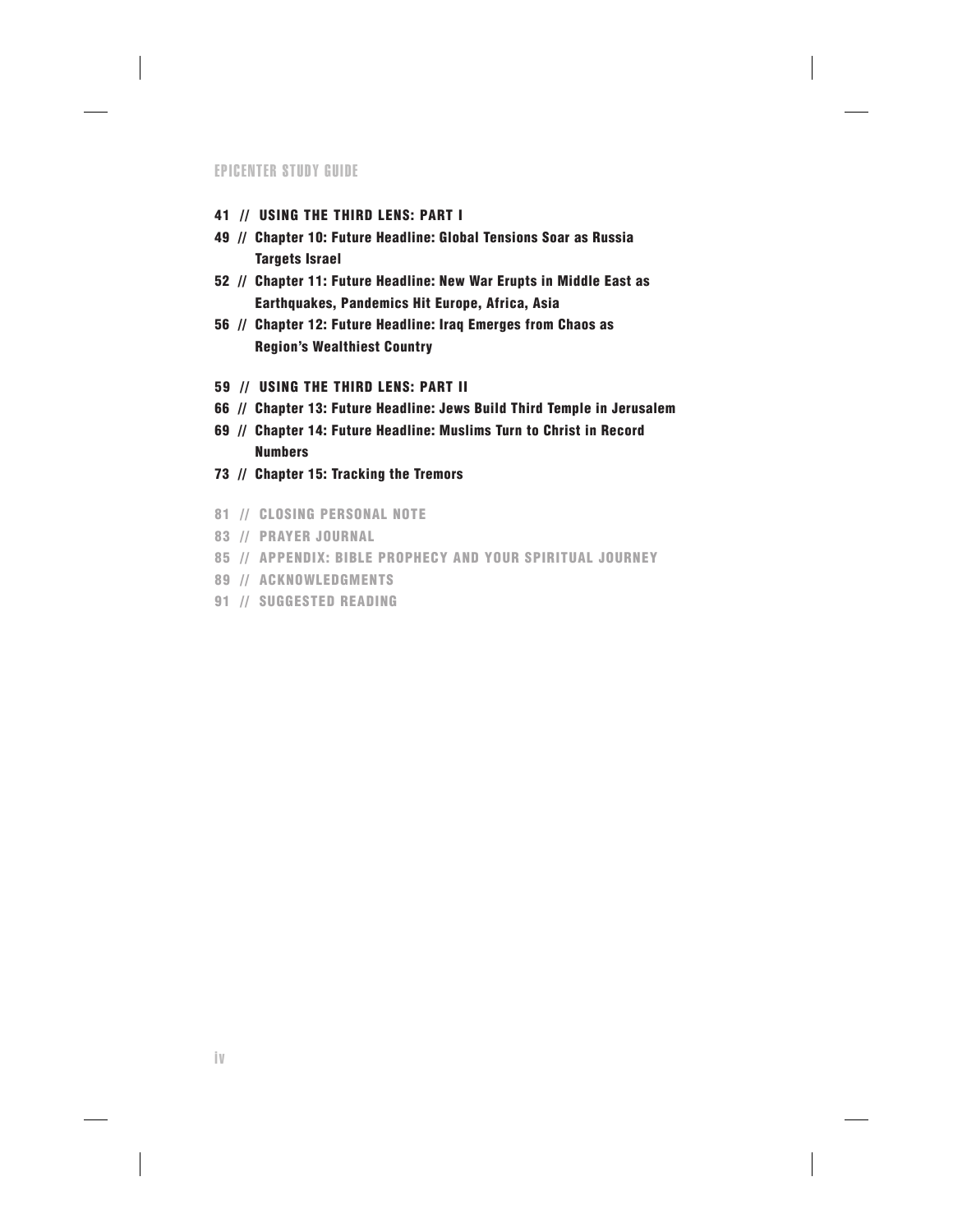## WELCOME TO THE EPICENTER

**WARGE STARK STARK STARK STARK STARK STARK STARK STARK STARK STARK STARK STARK STARK STARK STARK STARK STARK STARK STARK STARK STARK STARK STARK STARK STARK STARK STARK STARK STARK STARK STARK STARK STARK STARK STARK STARK** in Gaza. Missiles in Lebanon. Suicide bombers in Iraq. Genocide in Sudan. An Iranian president vowing to wipe erty. Illiteracy. Hardship and suffering. Yet always a fervent prayer for peace.

No wonder the eyes of the nations are riveted on Israel and her Islamic neighbors, the epicenter of the momentous events that are shaking our world and shaping our future.

What will tomorrow bring? How will the rumblings in the Middle East affect your world and change your future? Does the Bible actually give us advance intelligence as to what is coming, what it means, and how we can be ready?

### WHY USE THIS STUDY GUIDE?

As you embark on a journey to find the answers to these important and increasingly urgent questions, I hope that you will find this *Epicenter Study Guide* helpful. I wrote it for several reasons:

 1. To help readers of my nonfiction book *Epicenter* continue and even accelerate their own personal quest to understand the Middle East's past, present, and future.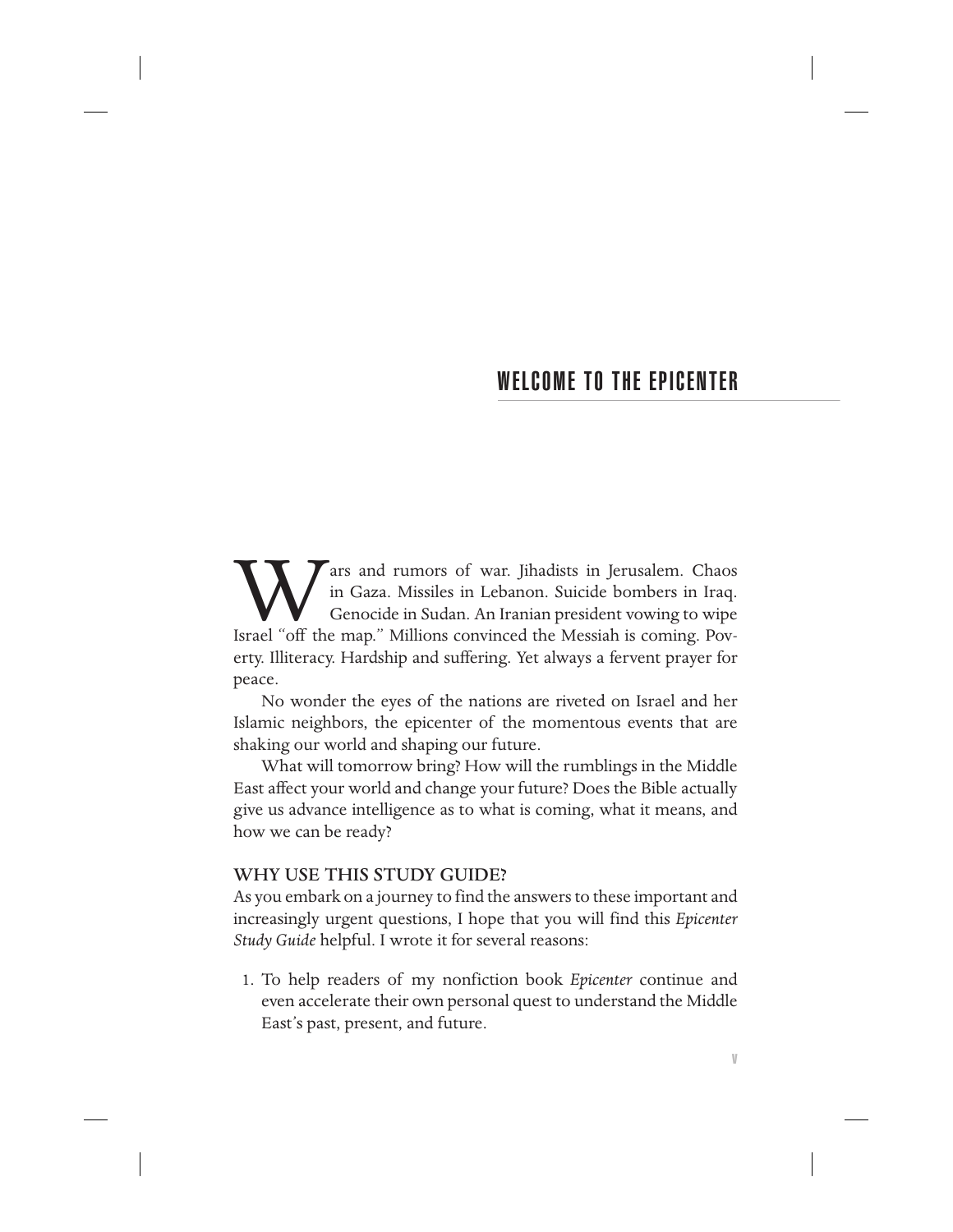- 2. To help pastors and other religious leaders better explain God's plans for the people of the epicenter.
- 3. To create a resource that would encourage small group studies and discussions of the epicenter.
- 4. To inspire a new generation of evangelical Christians with a passion for compassion, a burning desire to bless Israel and her neighbors in real and practical ways.
- 5. To mobilize a global movement of millions of people praying daily, knowledgeably, and faithfully for the peace of Jerusalem and the entire region, according to Psalm 122:6.

What are your goals for reading using this guide? What do you hope to learn? to achieve? Knowledge is important. So is faith. But the Bible says, "faith without works is dead" (James 2:26). I agree. For me, it's not enough to know the history and future of the Middle East. Nor is it enough simply to believe that God loves all the people of the Middle East—Jew and Gentile alike—and has a wonderful plan and purpose for their lives. For me the question is, so what? How will you and I act on that knowledge? How will our knowledge and our faith spur us to love and good deeds? How will what we know and what we believe change us? How will it shape what we are willing to say and what we are willing to do? These are the questions that matter most.

If you aren't open to having your life change radically, I would recommend you skip this study altogether. But if you are truly serious about pursuing truth and truly open to letting God take you on an adventure more exciting that you could have hoped for, dreamed of, or imagined, then by all means, please proceed.

### HOW TO USE THIS STUDY GUIDE

Along with study questions for every chapter of *Epicenter*, this guide includes five additional studies with new material that will help you explore what the Scriptures say about the epicenter. As you begin, a few quick thoughts.

First, I recommend that you carve out at least thirty minutes a day, preferably in the morning, for at least five days a week to work on the questions in this guide, read the Scriptures that I cite, chew them over, and have some time for prayer. This will help you get the most out of the material and help you establish the wise habit of a daily ap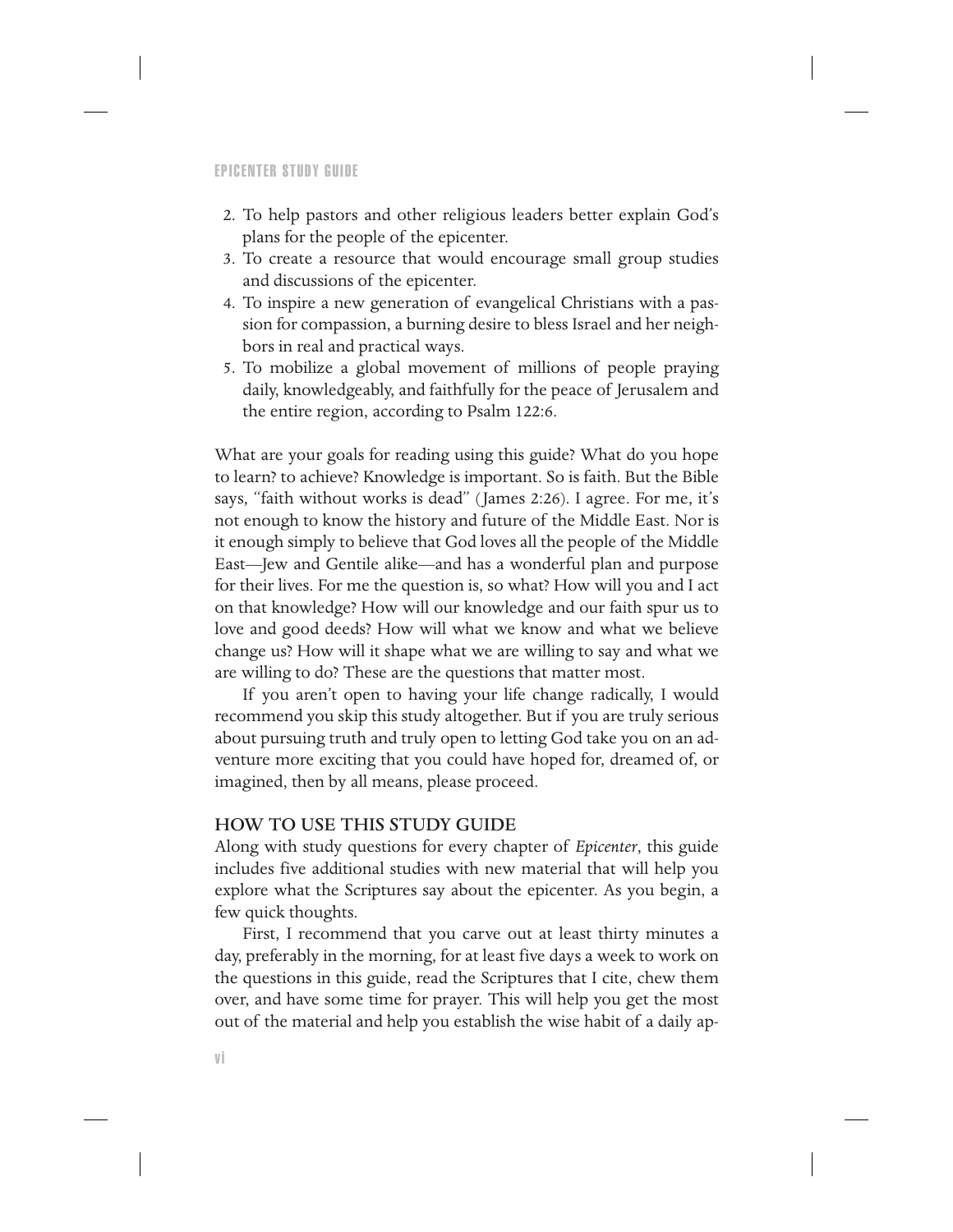pointment with the living God, if you don't have such an appointment already.

Second, in addition to studying through this material on your own, I recommend that you find a friend or a group of friends and meet together once a week over a cup of coffee to compare notes, discuss what you're learning, and pray together. Proverbs 27:17 tells us that just as "iron sharpens iron, so one man sharpens another." You may not always agree with the views and perspectives others have on this material, but you will more than likely think deeper and more carefully if you don't study in isolation. Plus, you'll have more fun and hopefully develop stronger friendships along the way.

Third, I recommend that you use a New American Standard Bible (NASB) to answer the questions in this guide. There are many excellent translations of the Bible available, to be sure, and you would be wise to cross-check passages with the NASB *and* other translations. But I have found that studying Bible prophecy requires as precise a word-for-word translation from the Hebrew and Greek as you can possibly get. My experience, along with conversations with Bible scholars and Hebrew and Greek experts, has led me to trust the NASB the most for my own personal study of prophecy.

That said, *"I pray that the eyes of your heart may be enlightened, so that you will know what is the hope of His calling, what are the riches of the glory of His inheritance in the saints, and what is the surpassing greatness of His power toward us who believe"* (Ephesians 1:18-19). May God bless you as you begin your journey.

> *Joel C. Rosenberg* Jerusalem, Israel January 2008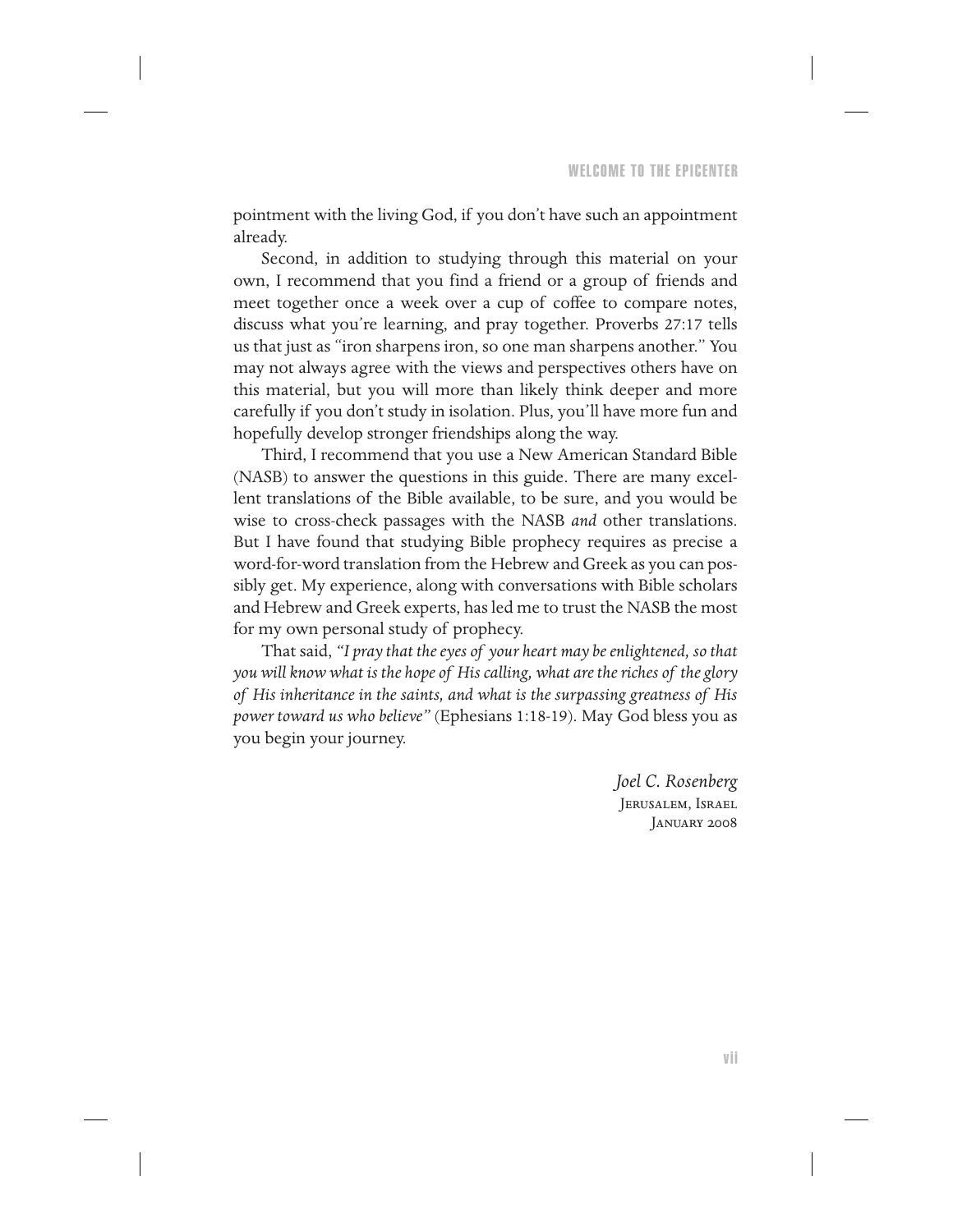## INTRODUCTION: ALL EYES ON THE EPICENTER

*"Like it or not, we live in interesting times."*

- **//** *EPICENTER,* **PAGE xix**
- 1. As you begin reading *Epicenter*, how extensively have you been following the events unfolding around the world? Are you an avid watcher of the evening news? Or have places like the Middle East seemed too remote to be very concerned about?

 2. Do you know someone currently serving in the armed forces in the Middle East or who has served there in the past? Have you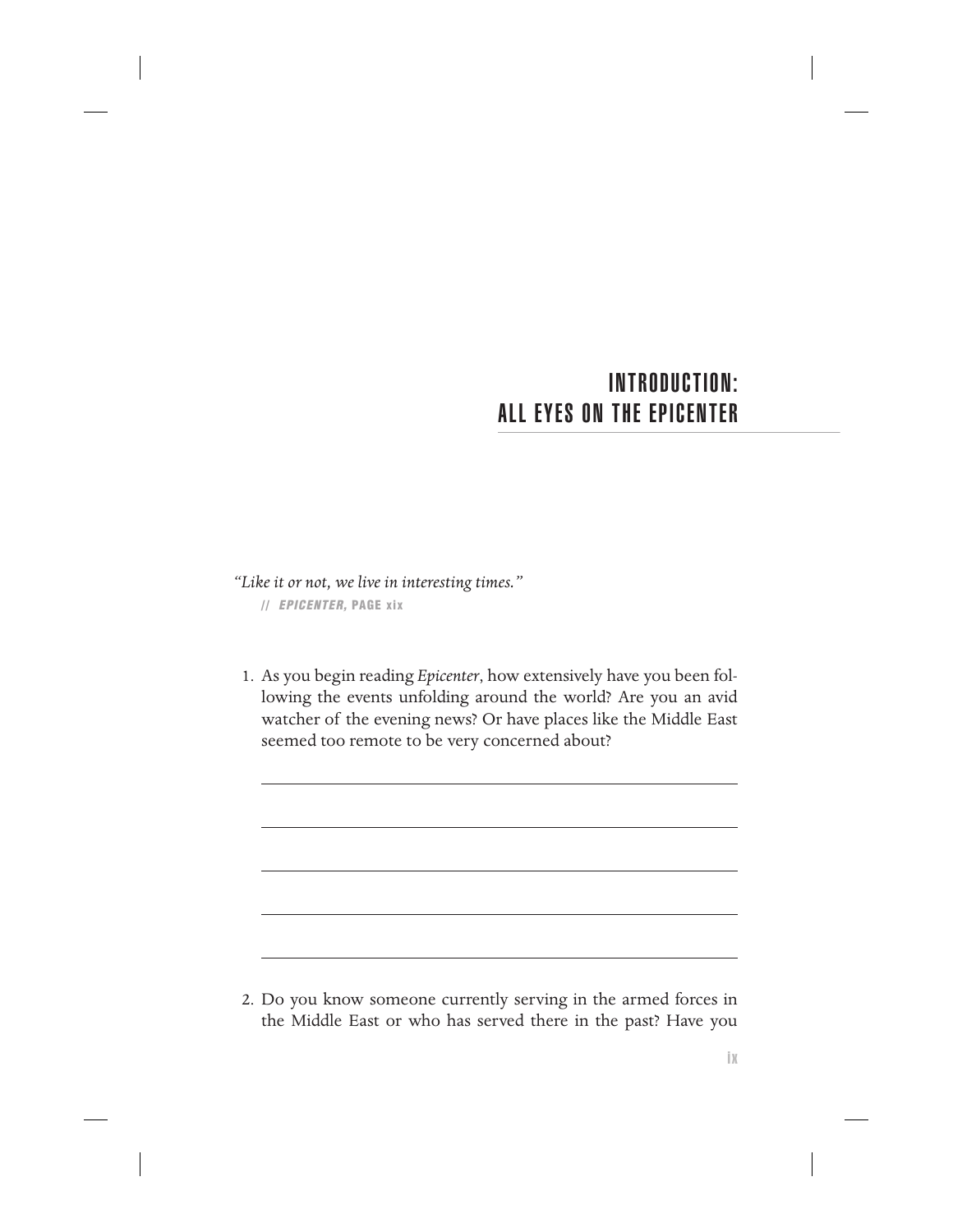been tracking developments in Israel or the Muslim world more closely since the events of September 11, 2001?

 3. Pick up a current newspaper or newsmagazine—or go to an online news source—and jot down some of the headlines concerning Jerusalem, Israel, and the Middle East. Why do you think so much attention is focused on this part of the world? Is too much attention being paid, in your view, or not enough?

 4. Do you think it's important for Christians to keep a close watch on world events? Why or why not?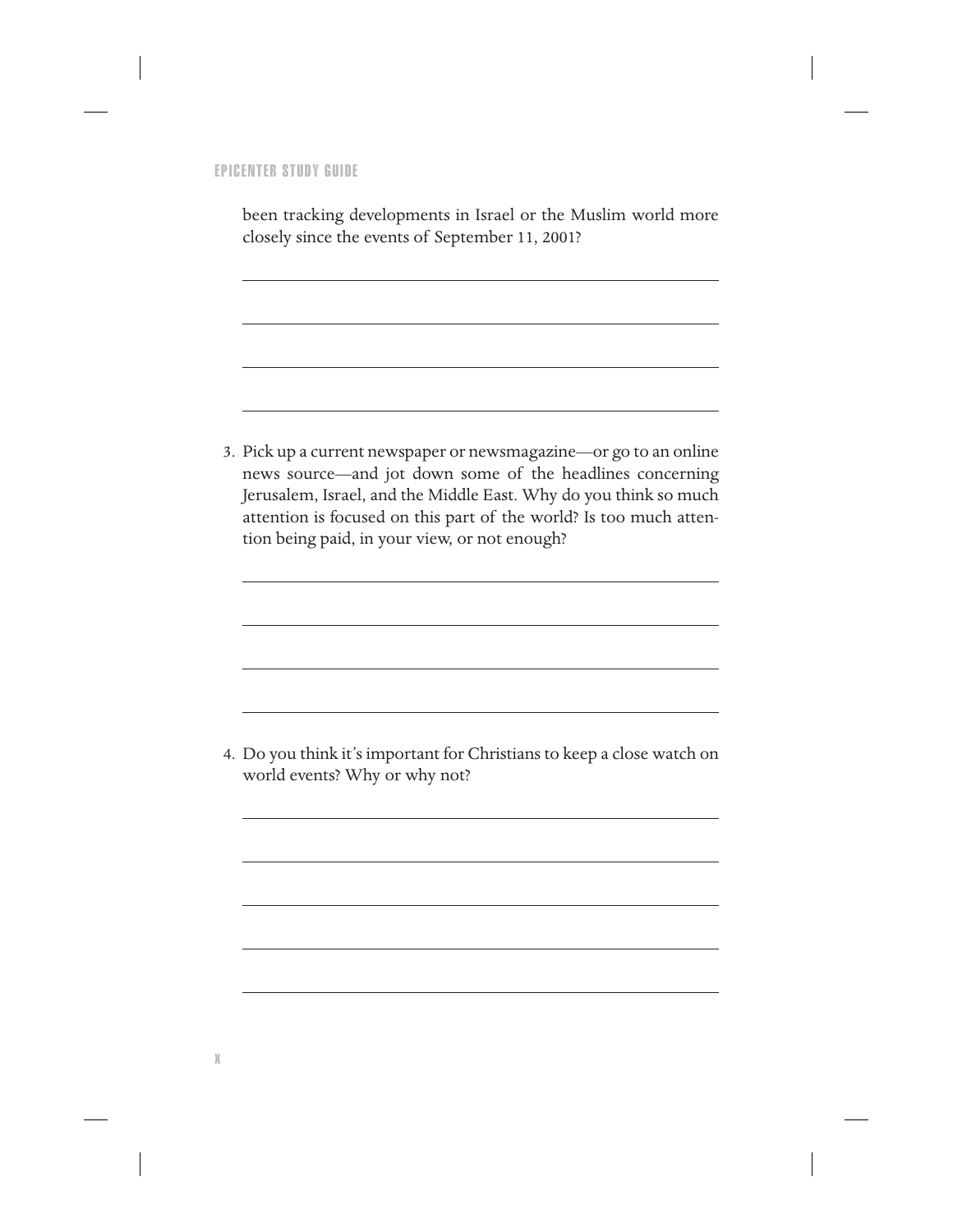5. Read Matthew 10:16. What does it mean to be "shrewd as serpents"? How might this command of Jesus relate to staying informed about what's going on around the world?

 6. Are you new to reading or studying the Bible and learning about the epicenter from God's perspective? If so, what got you interested in this study? If you have been studying the Bible for some time, why did you choose this particular study at this particular time?

 7. The *Random House Unabridged Dictionary* defines *epicenter* in two ways: as a geological term describing "a point, directly above the true center of disturbance, from which the shock waves of an earthquake apparently radiate"; or as "a focal point, as of activity." In your view, is the term *epicenter* an apt description for the Middle East today? Why or why not?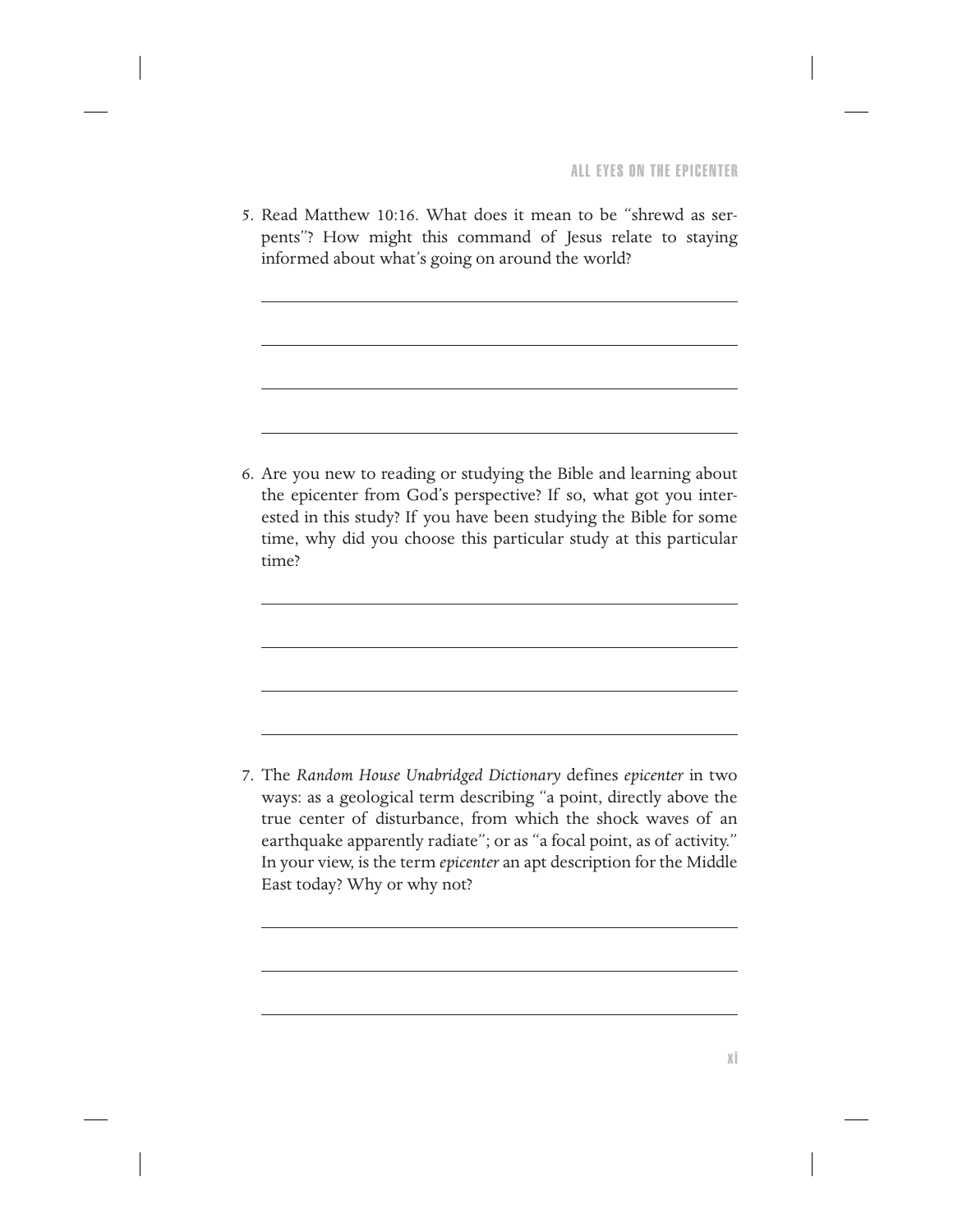8. Current events are not the only reason to describe Israel and her neighbors as the "epicenter." Look up the following passages of Scripture. What is the Bible's perspective of this part of the world?

EZEKIEL 5:5 . EZEKIEL 38:12 . ACTS 1:6-8

 9. What can you conclude from these verses about how the God of the Bible regards Israel and Jerusalem?

10. Look up Psalm 122 and study it closely. According to these verses of Scripture, how are we supposed to regard Israel and Jerusalem?

11. What threats to Jerusalem are currently being reported in the media? What are some specific ways, therefore, you can "pray for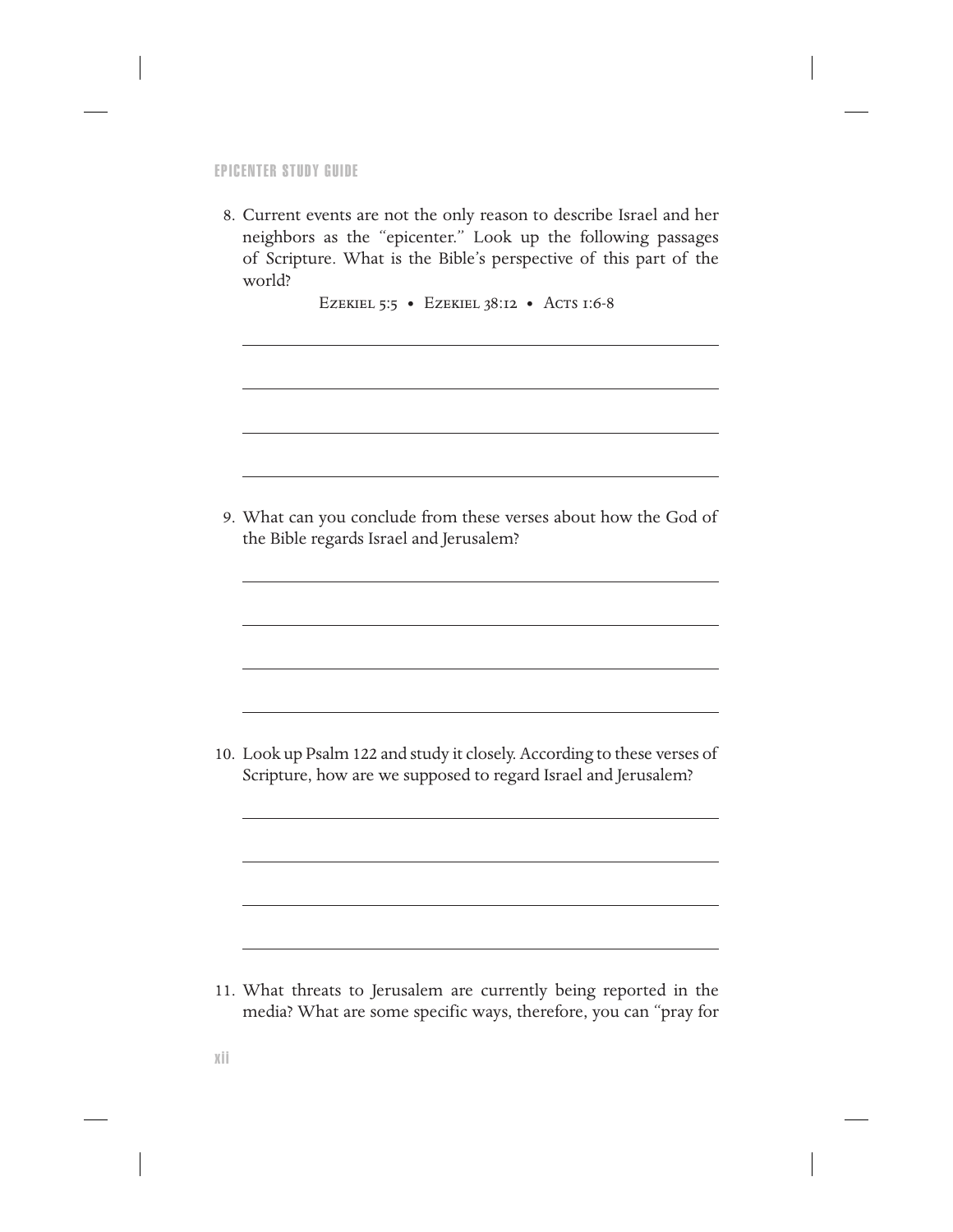the peace of Jerusalem"? Jot down some thoughts and then take a few minutes to lift up these needs before your Father in heaven.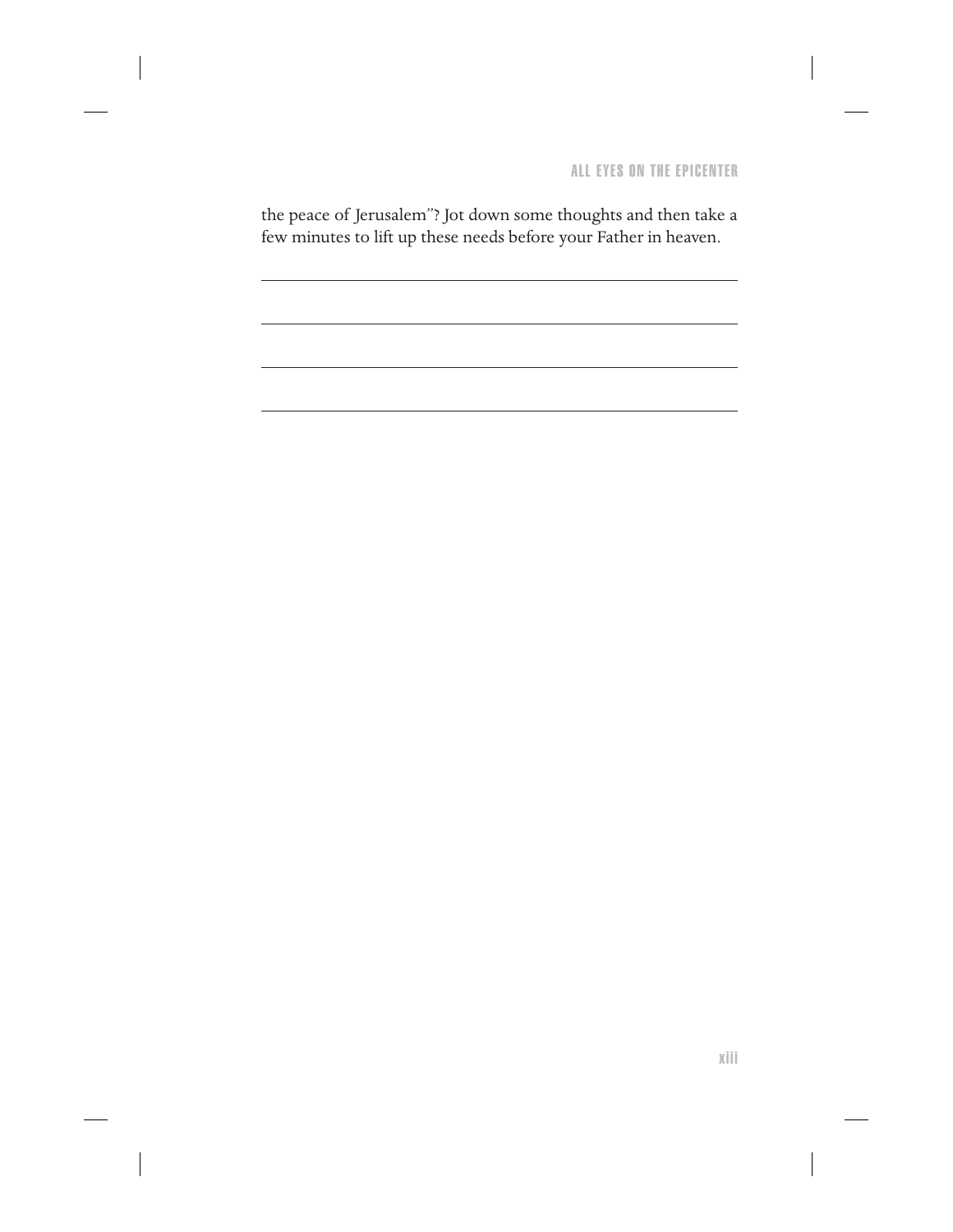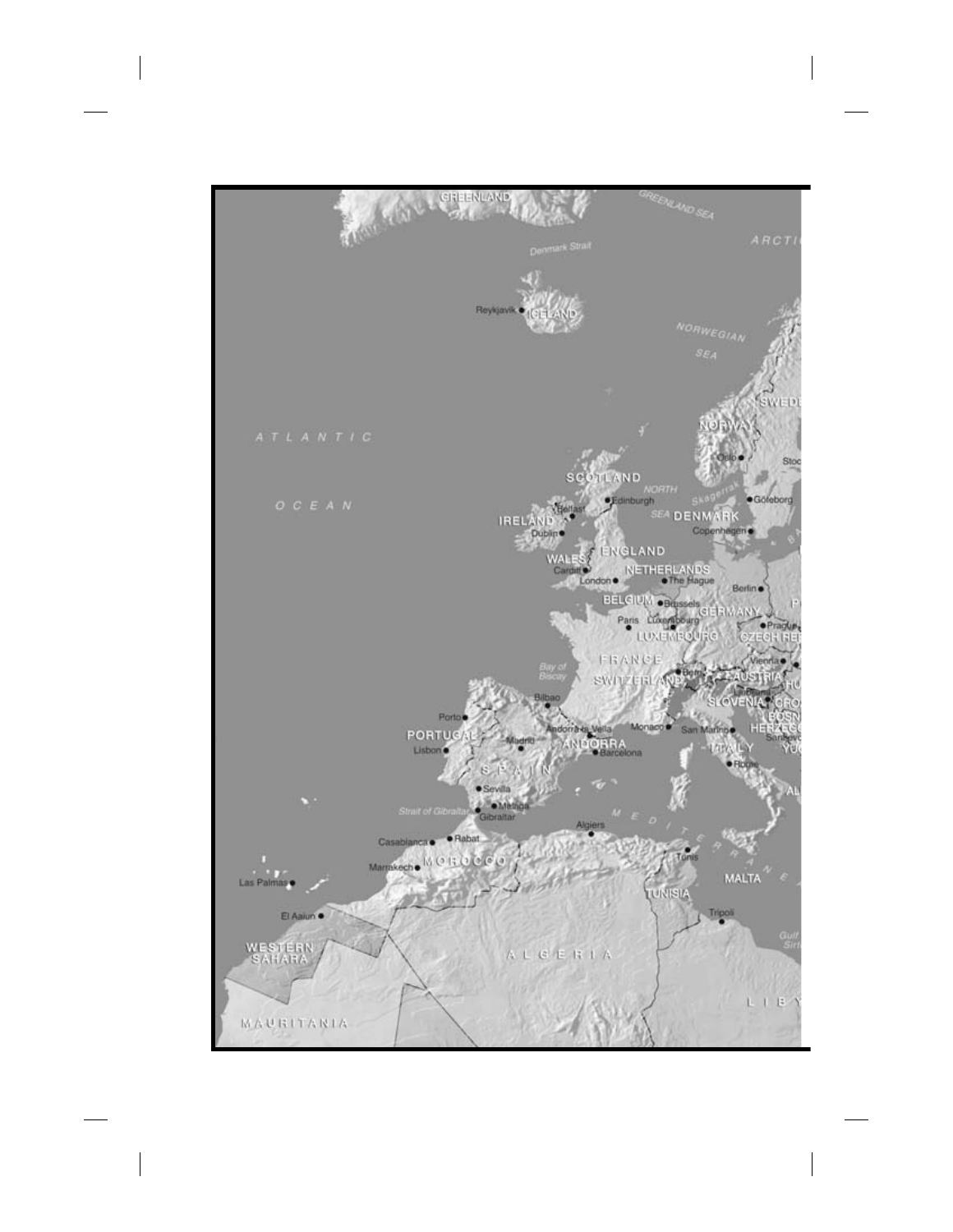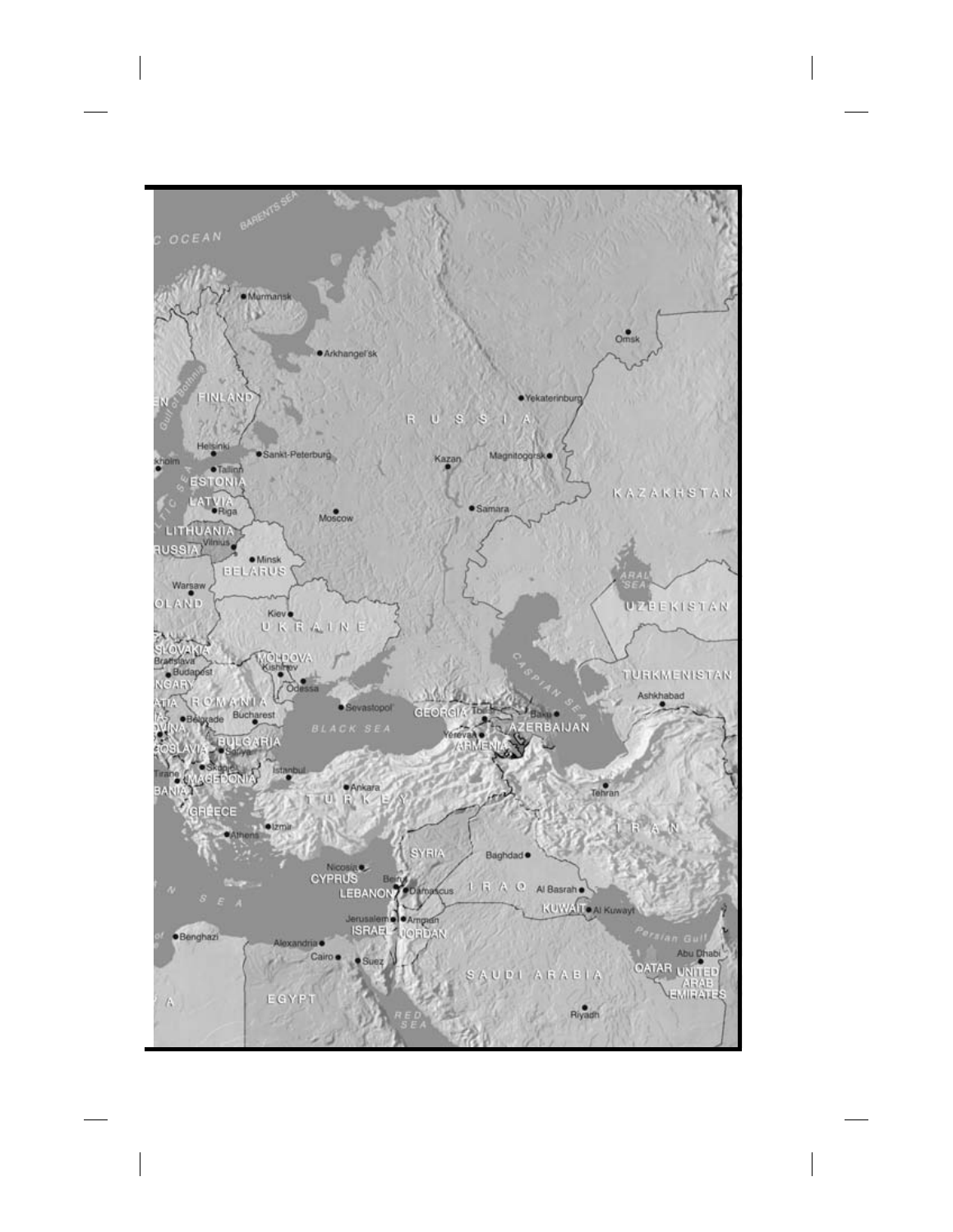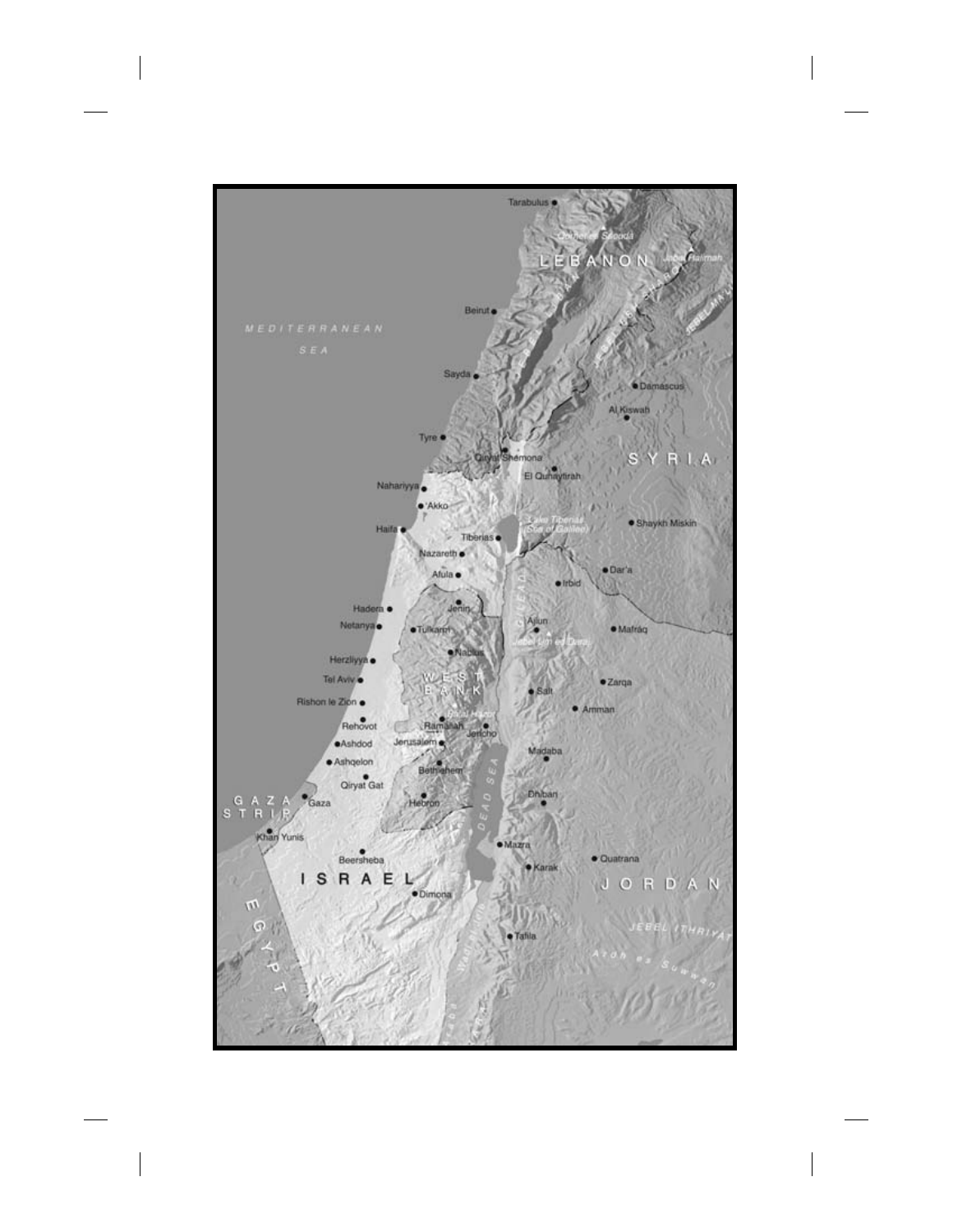## UNDERSTANDING GOD'S HEART FOR THE EPICENTER

While the Bible is God's love letter and instruction manual for *all* of mankind, it was written in the epicenter, through people living in the epicenter, and it teaches us much about the history—and future—of the epicenter. The narrative of the Bible even begins in the epicenter. The Garden of Eden, described in Genesis chapters 2 and 3, is widely believed by scholars to have been located in the country we now call Iraq. The flood described in Genesis chapters 6 through 8 began in the Middle East and eventually covered the entire earth. Genesis 8:4 says Noah's ark "rested upon the mountains of Ararat." Some scholars believe that mountain range is in northeastern Turkey or northwestern Iran. In order to properly understand current and future events in the epicenter, it's important to have a solid grasp of its history.

 1. One of the most important early passages of Scripture as it relates to prophecy is Genesis chapter 10. Take a moment to read it now. Then read Ezekiel 38:1-6. Which names do you read in these verses that are also found in Genesis 10:2. Read Genesis 11:1-9. What modern-day country was known as Babel or Babylon back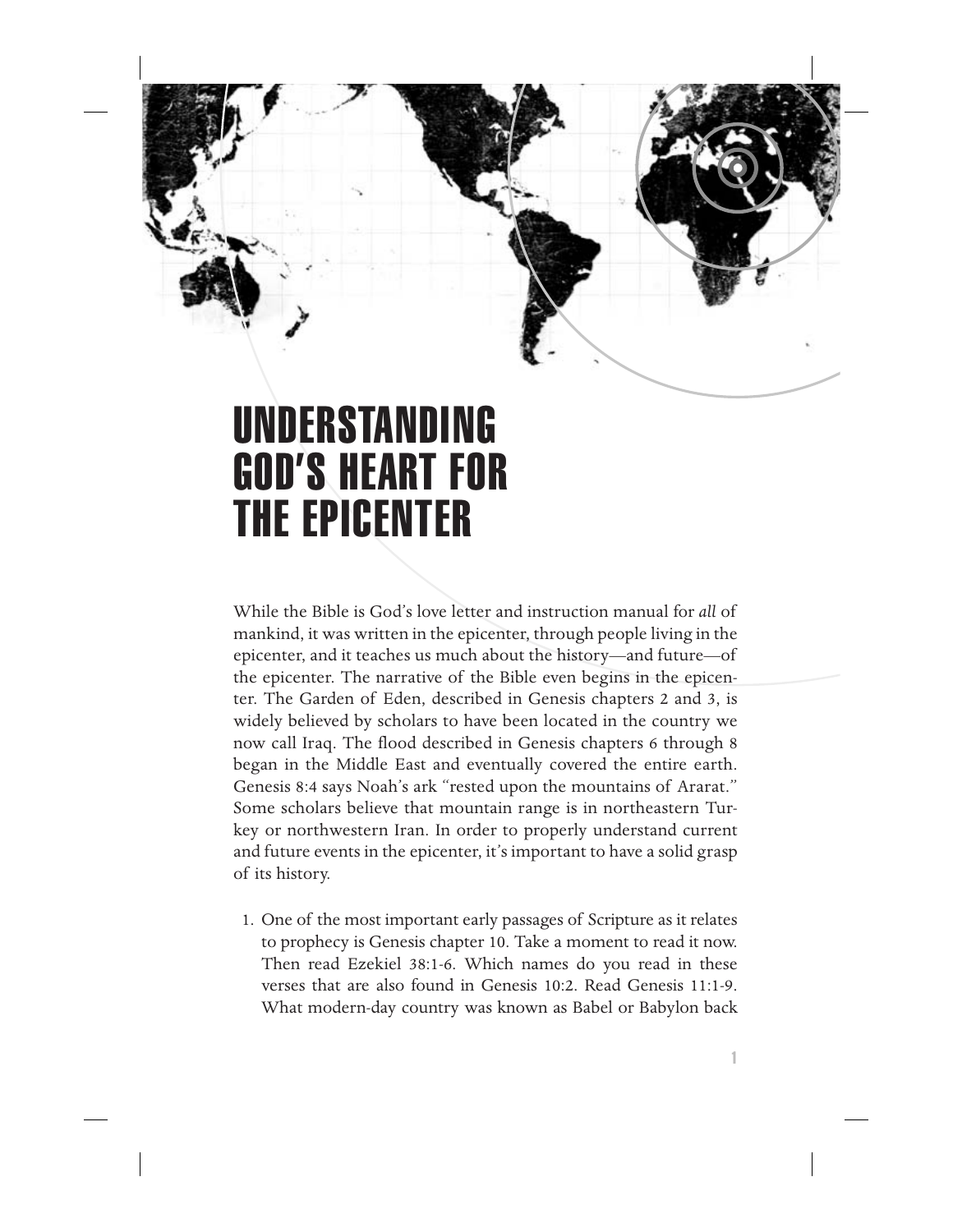in the time Genesis was written? After God chose to confuse the languages of the people groups centered around Babel, what did he also choose to do with these nations?

 2. Later in this study, we will track where these descendants of Noah migrated to, where they eventually settled, and what modern-day countries describe where these people groups are located. For now, though, let's focus on the journey of one of the families scattered by God after the incident in Babel. Read Genesis 11:27-31 and consider Abram's family, which eventually became the nation of Israel. Who was Abram's father? What city or village does the text say their family lived in (in the country we now call Iraq)?

 3. Read Genesis 12:1-5. Why did Abram set out for Canaan? What did God promise him? How did God say he would treat those who blessed Abram and his descendants? How did God say he would treat those who cursed Abram and his descendants?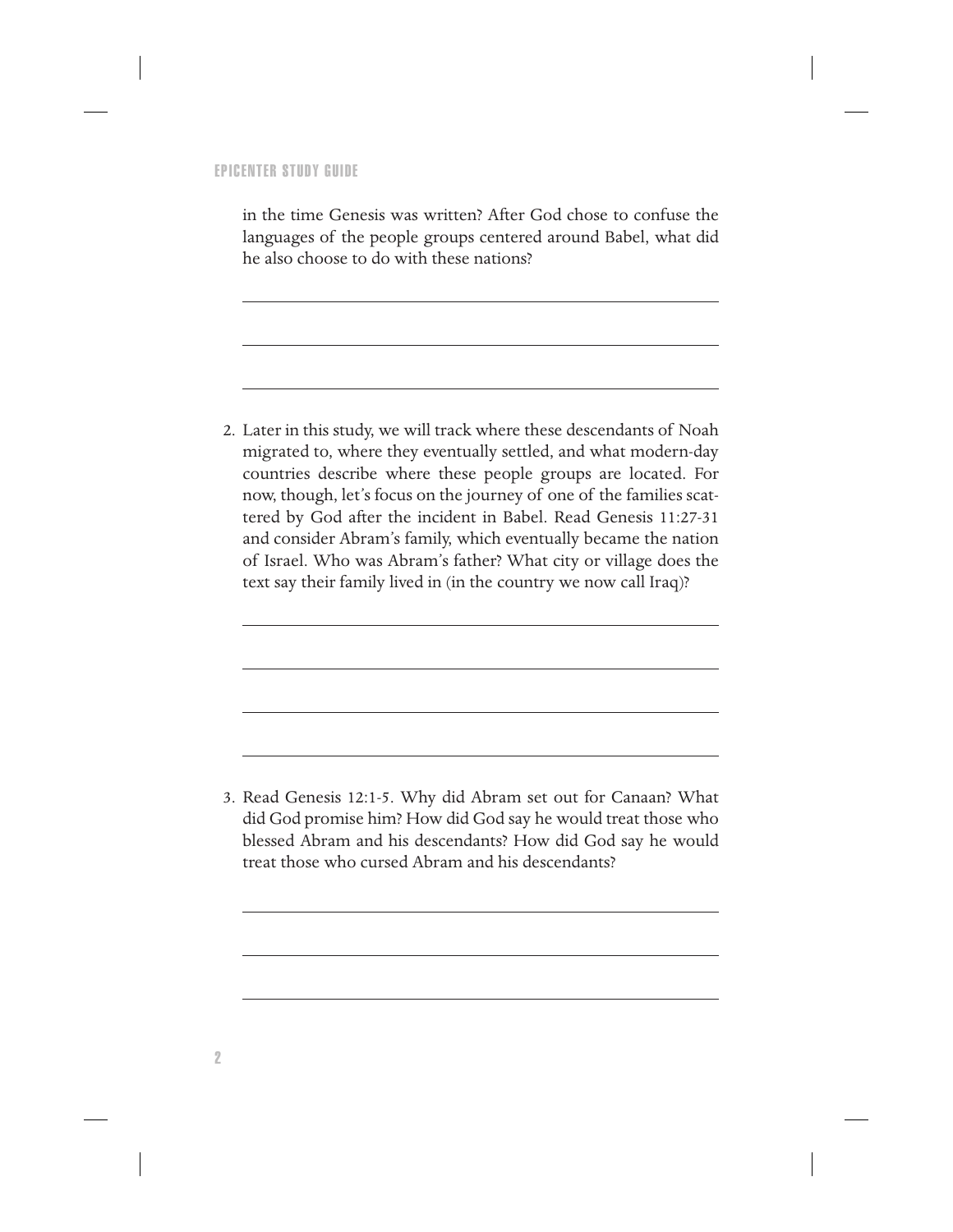4. Isn't it interesting that God chose an Iraqi (specifically, a Chaldean) named Abram—who eventually became known as Abraham—and told him to uproot his entire household, travel across the epicenter, and settle in the land that would become known as Israel? Isn't it fascinating, too, that Abraham listened to God and obeyed without complaint? Could Abraham really have anticipated what the future held for him? Could he possibly have foreseen the full extent to which the Lord was going to bless his descendants? What thoughts or questions do these events stir in you?

 5. Would you uproot your family and move to another country if God were to speak to you?

 6. These chapters of Genesis reveal God's heart of love and compassion for the people of the epicenter. He has a plan for them. He wants to bless them, not curse them. He wants to lead them on a great adventure, if they will only listen to him and follow him with all their heart. How about you? Do you believe that God loves you and has a wonderful plan for your life? Why or why not? (If you are curious about how to begin a personal relationship with God, please turn to the last section of this study for more information.)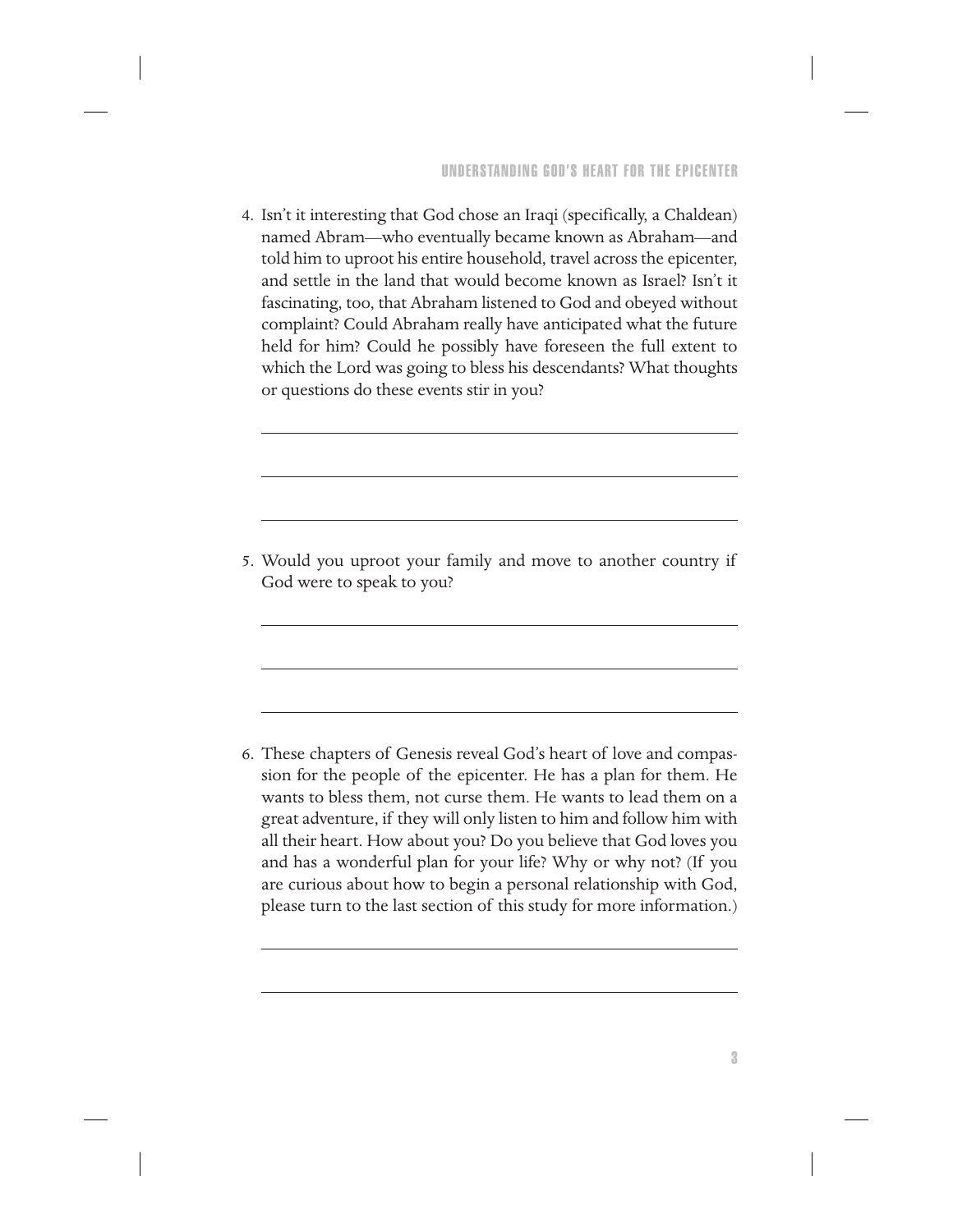7. Take some time to pray for the Lord to reveal himself more clearly to you. Ask him to show you how much he loves you. Ask him to show you the plan and purpose he has for you and your family. Then take some time to pray for the people of Iraq, Syria, Israel, and the rest of the epicenter, that they would read the Bible for themselves, understand God's heart of love and plan for their lives, and obey him as Abraham did.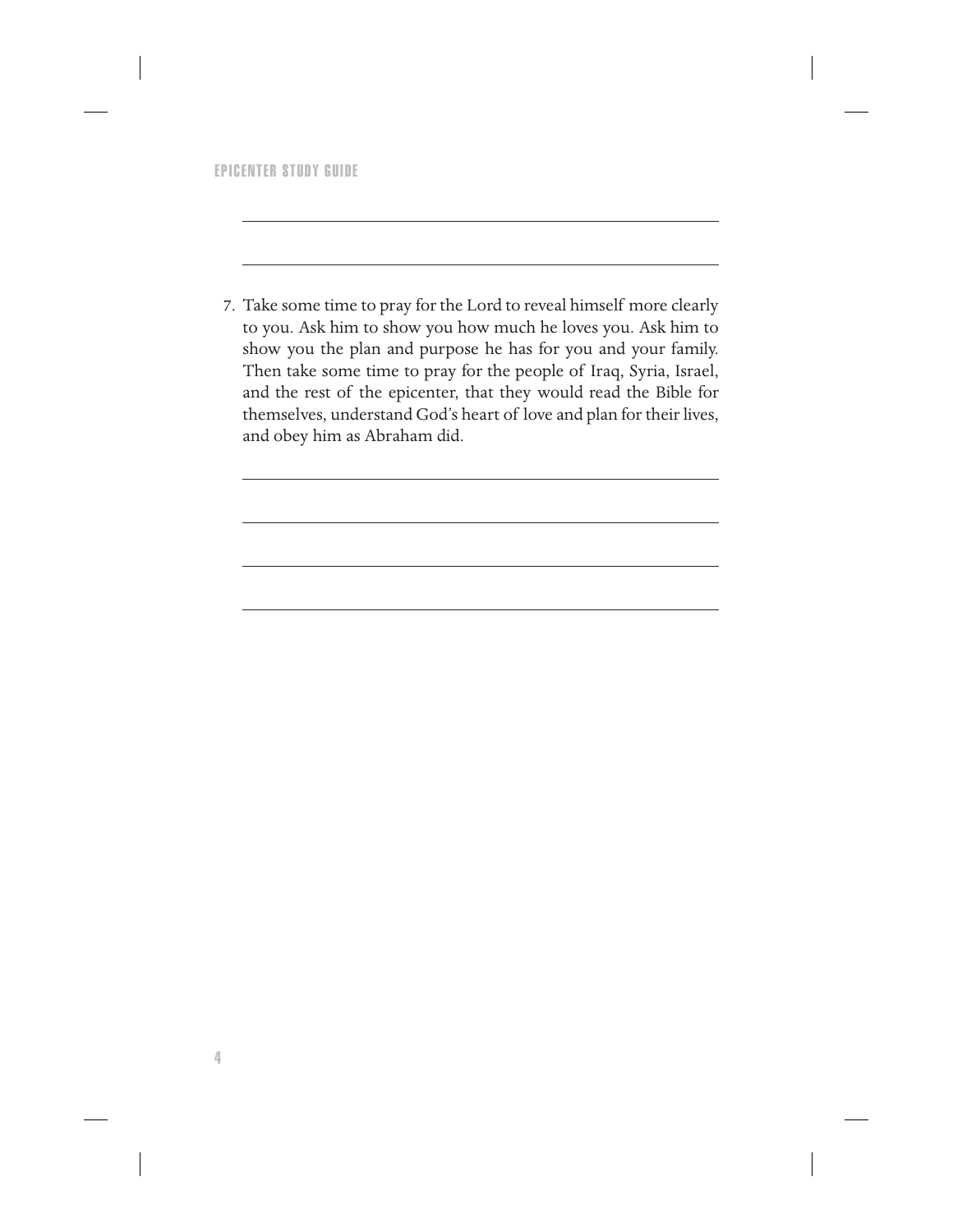## CHAPTER ONE: PREDICTING THE FUTURE

*"It was one thing to write a novel that opened with a kamikaze attack against America that essentially comes to pass. But until that moment, few people had been talking publicly about the possibility of going to war with Iraq. Except me."*

*// EPICENTER***, PAGE 4**

 1. *Where were you when you heard the news about Pearl Harbor? Where were you when you heard that John F. Kennedy had been shot?* These were common questions asked by previous generations of Americans. One of the defining questions for Americans today is, Where were you on September 11, 2001? What were you doing when you heard the news of the terrorist attacks in New York, Washington, and Pennsylvania?

 2. Did the events of that day alter your thinking about national security, the role of the United States on the world stage, and the situation in the Middle East? If so, explain. If you live in a country other than the U.S., how did 9/11 affect you and your perspective?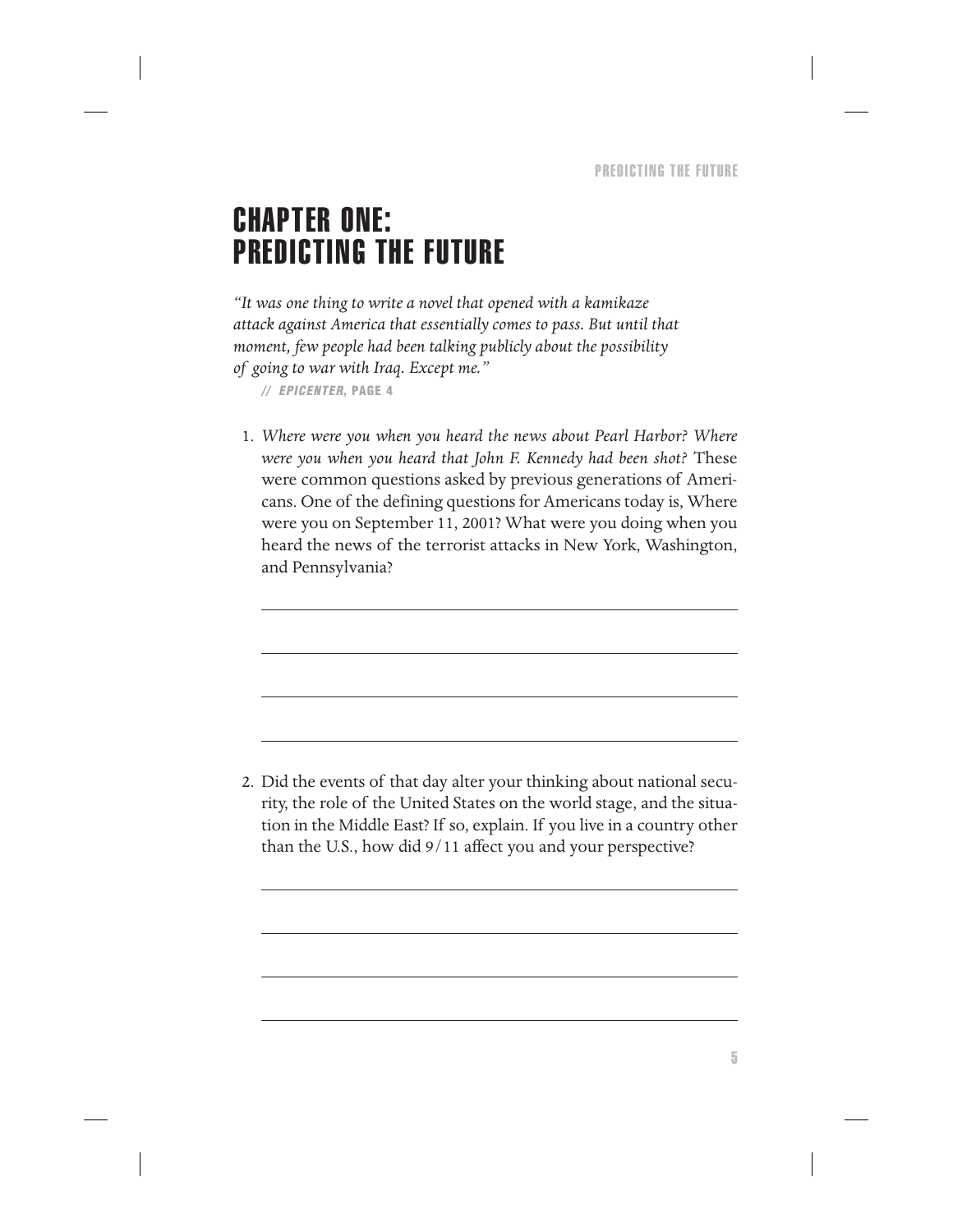3. Is it possible, in your view, for human beings to accurately and consistently predict the future? What about God? Is he able to tell us the future? Why or why not?

 4. Look up the following verses. What is the common message of these passages?

> JEREMIAH 33:3 · DANIEL 2:20-22 · DANIEL 2:27-28 AMOS 3:7 . 2 PETER 1:20-21

 5. Do you believe the prophecies found in the Bible truly foretell future events, particularly specific events in specific epicenter countries? Why or why not?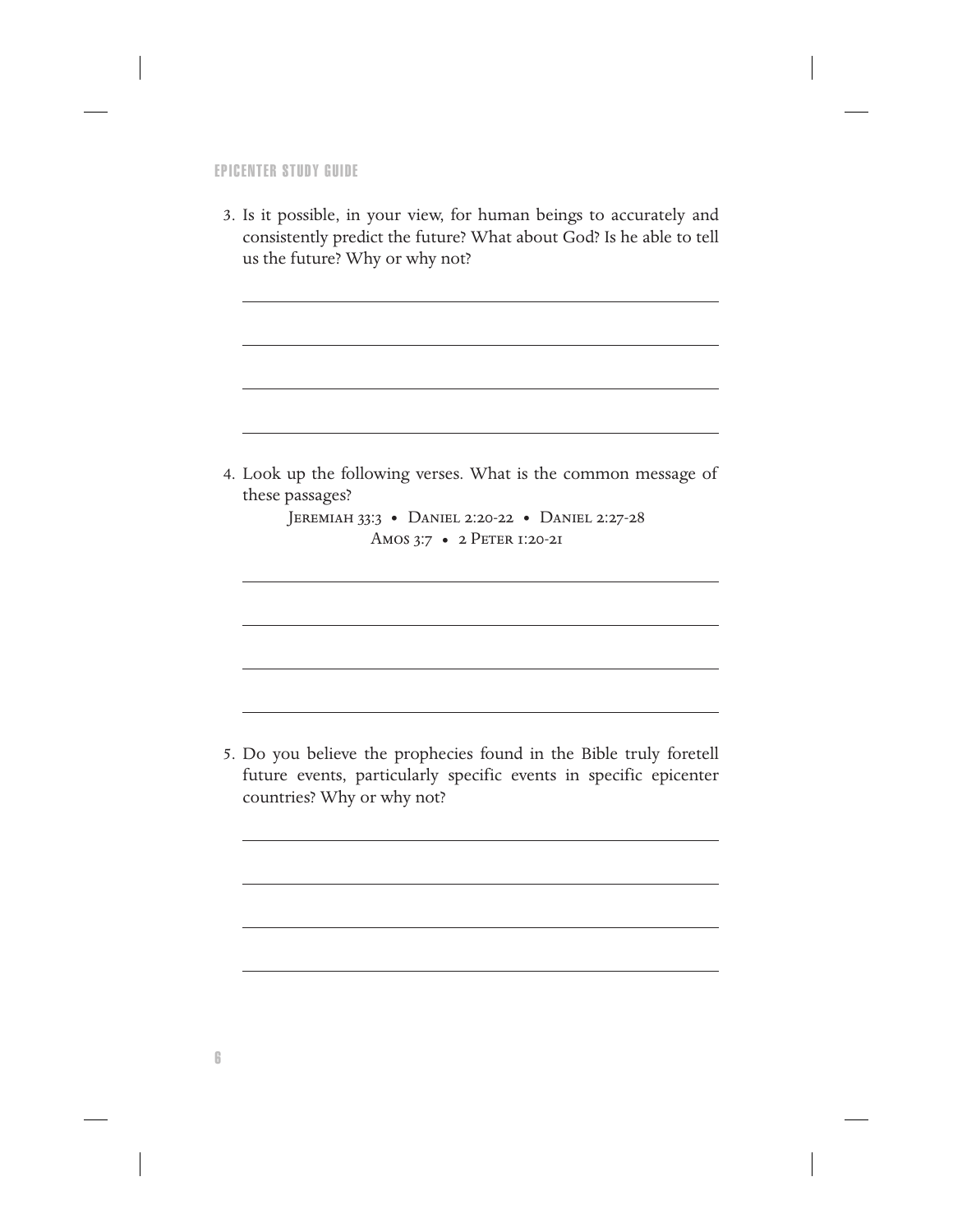6. Read the following Scriptures and note what each one says about God's Word:

2 SAMUEL 22:31 . PSALM 119:16 . 2 TIMOTHY 3:16

 7. Based on these Scriptures, what do we know about the credibility of biblical prophecy?

 8. Of some 1,000 prophecies found in the Bible, scholars say that half of them have already come true. The rest deal specifically with events that will happen in history's last days, in the millennial kingdom, and beyond. What are some examples of Bible prophecies that have already come true?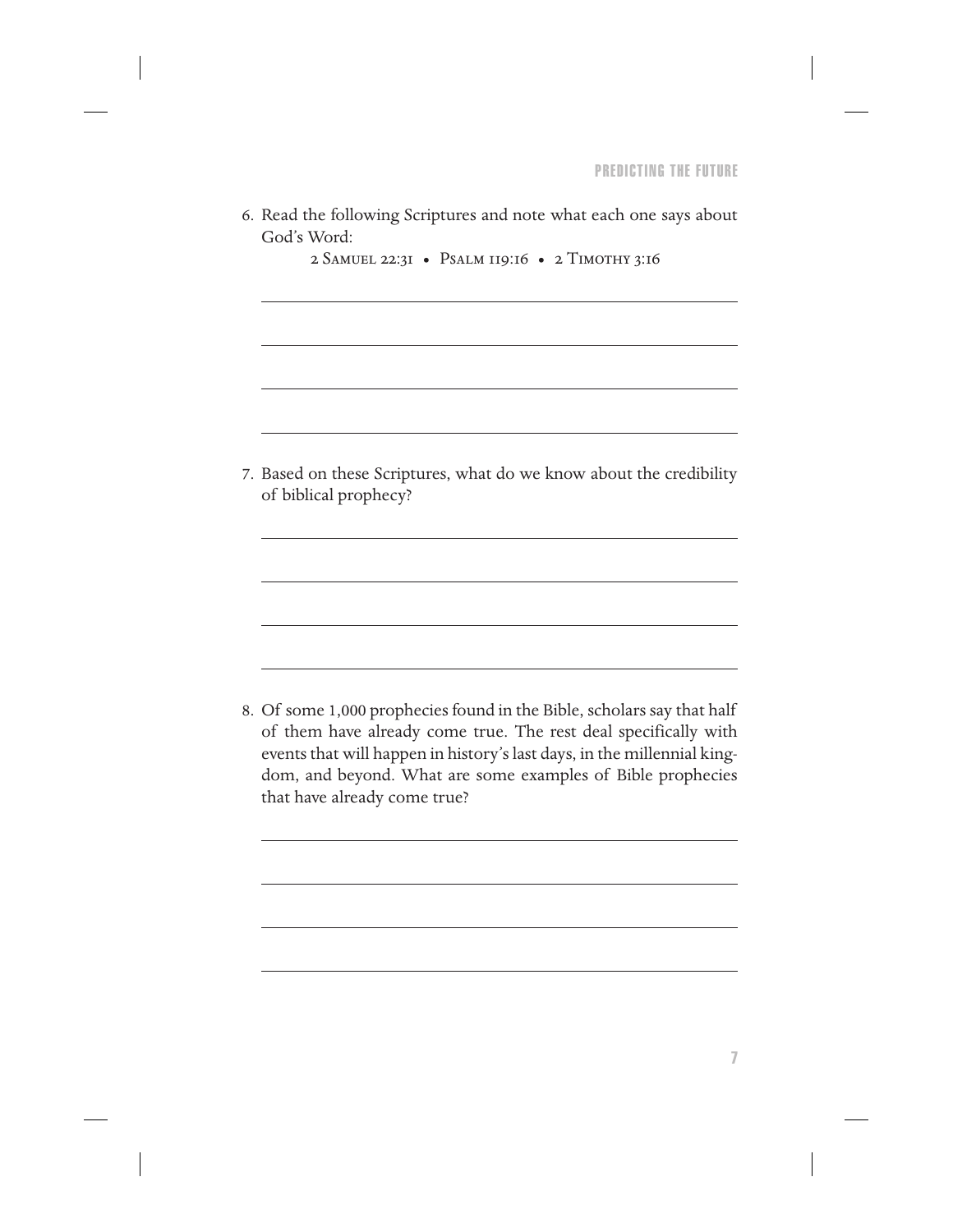## CLOSING PERSONAL NOTE

*I hope this* Epicenter Study Guide *has been helpful to you. I am grateful for your interest in this important subject, and I pray that the Lord will richly bless you and your family as you bless Israel and her neighbors in the name of Jesus.*

*Joel C. Rosenberg*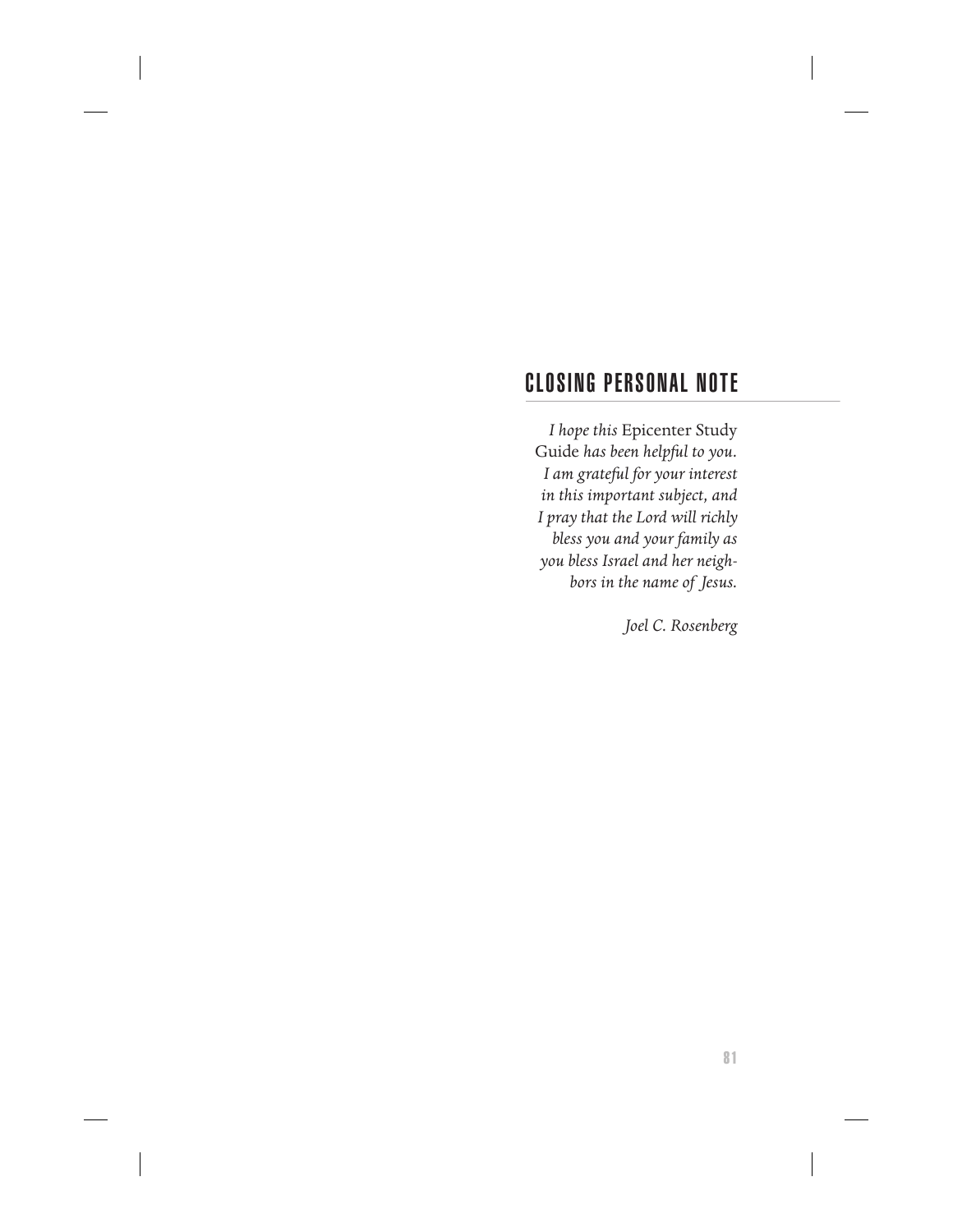## PRAYER JOURNAL

| PRAYER REQUESTS FOR THE EPICENTER ANSWERS TO PRAYER                                                                                                                                          |
|----------------------------------------------------------------------------------------------------------------------------------------------------------------------------------------------|
| <u> 1989 - Johann Barn, amerikansk politiker (d. 1989)</u><br><u> 1980 - Johann Barn, mars ann an t-Amhain an t-Amhain an t-Amhain an t-Amhain an t-Amhain an t-Amhain an t-A</u>            |
|                                                                                                                                                                                              |
| the contract of the contract of the contract of the contract of the contract of the contract of<br>the control of the control of the control of the control of the control of                |
|                                                                                                                                                                                              |
|                                                                                                                                                                                              |
|                                                                                                                                                                                              |
|                                                                                                                                                                                              |
|                                                                                                                                                                                              |
| <u> 1980 - Johann Barbara, martxa al</u>                                                                                                                                                     |
|                                                                                                                                                                                              |
|                                                                                                                                                                                              |
|                                                                                                                                                                                              |
| the contract of the contract of the contract of the contract of the contract of the contract of<br>the control of the control of the control of the control of the control of the control of |
| the control of the control of the control of the control of the control of the control of                                                                                                    |
|                                                                                                                                                                                              |
|                                                                                                                                                                                              |
|                                                                                                                                                                                              |
|                                                                                                                                                                                              |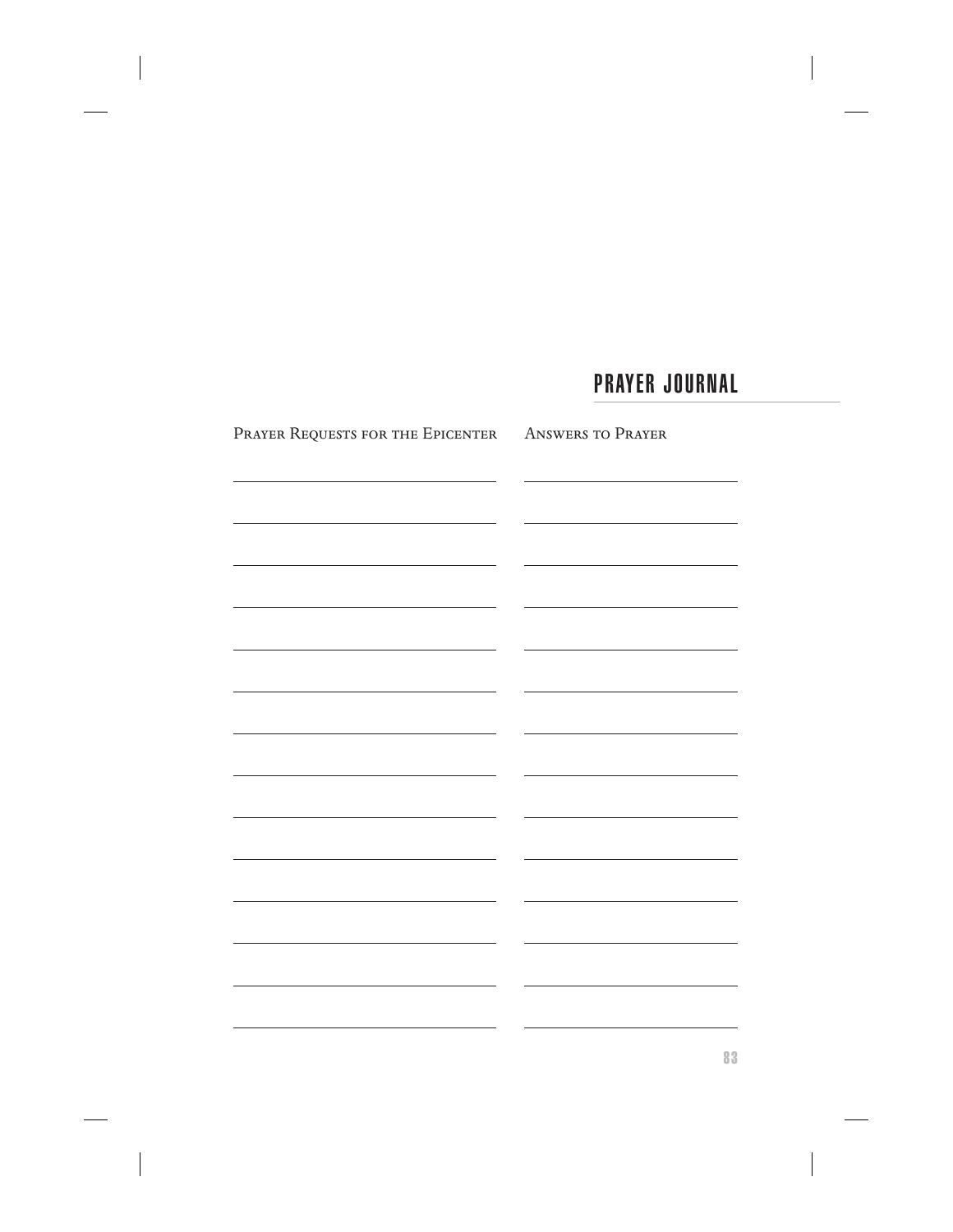| <b>EPICENTER STUDY GUIDE</b> |  |  |  |  |
|------------------------------|--|--|--|--|
|                              |  |  |  |  |

| PRAYER REQUESTS FOR THE EPICENTER | ANSWERS TO PRAYER |
|-----------------------------------|-------------------|
|                                   |                   |
|                                   |                   |
|                                   |                   |
|                                   |                   |
|                                   |                   |
|                                   |                   |
|                                   |                   |
|                                   |                   |
|                                   |                   |
|                                   |                   |
|                                   |                   |
|                                   |                   |
|                                   |                   |
|                                   |                   |
|                                   |                   |
|                                   |                   |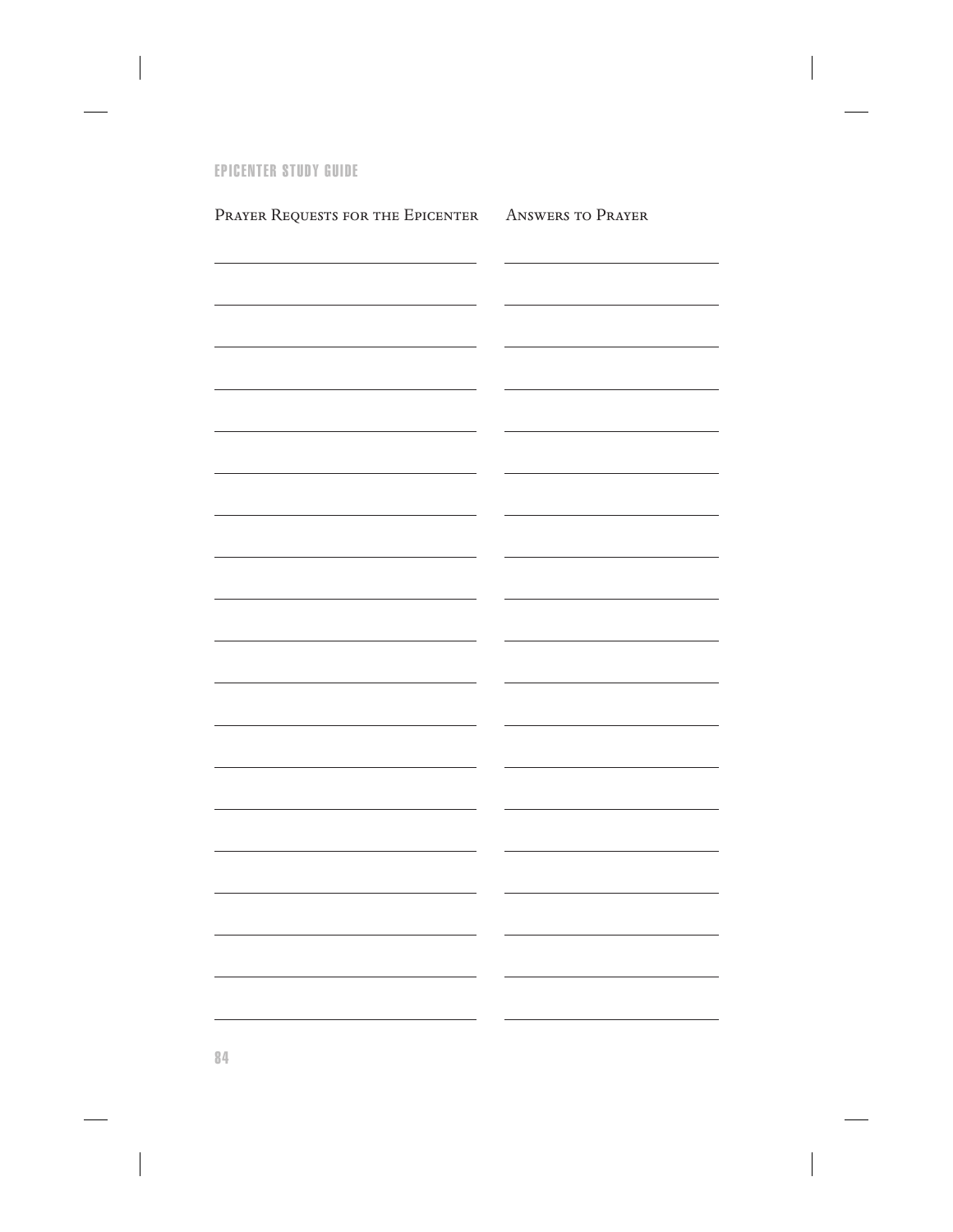## APPENDIX: BIBLE PROPHECY AND YOUR SPIRITUAL JOURNEY

The number-one question I am asked as I travel around the world is, "How can you be Jewish and believe in Jesus?" I have been asked by reporters and talk radio hosts. I have been asked by members of Congress, generals, and diplomats. I was recently asked by an Islamic leader in the Middle East. It is an excellent question, and one that I am honored to answer.

Let's begin by considering a few important passages.

In Luke 2:25-35, an Israelite named Simeon blessed Jesus and told Mary, "Behold, this child is appointed for the fall and rise of many in Israel, and for a sign to be opposed—and a sword will pierce even your own soul—to the end that thoughts from many hearts may be revealed."

Anna, the Hebrew prophetess—and a widow at the age of 84 never left the Temple, continually fasting and praying. In Luke 2:36-38, we read: "At that very moment she came up and began giving thanks to God, and continued to speak of Him to all those who were looking for the redemption of Jerusalem."

In Acts 17:2-3, we read that the apostle Paul—a highly trained Jewish legal scholar—went into synagogues and "reasoned with them from the Scriptures, explaining and giving evidence that the [Messiah] had to suffer and rise again from the dead, and saying, 'This Jesus whom I am proclaiming to you is the [Messiah].'"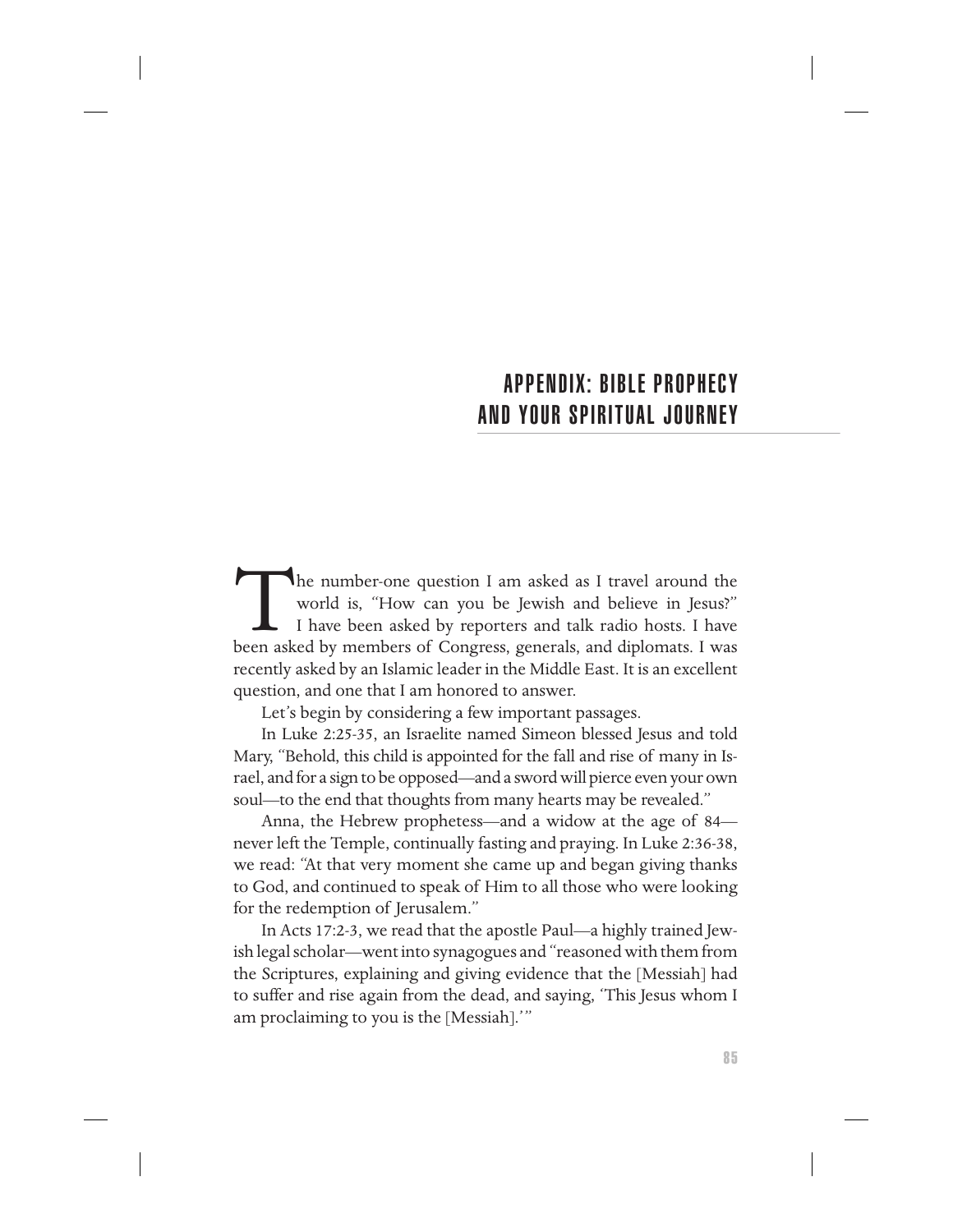How did Simeon and Anna know Jesus was the Messiah?

Why were they so expectant that the Messiah was about to arrive?

How was Paul able to use the Scriptures to prove to the Jewish people that Jesus is the Messiah?

The fact is, the Hebrew Scriptures were filled with critical clues to the identity of the coming Messiah, clues I wholeheartedly believe were fulfilled by Jesus of Nazareth. On pages 261–267 of *Epicenter*, I describe my own spiritual journey at some length. But here, let me share with you a series of Scriptures that were helpful to me and my family as we came to believe that Jesus really is the Jewish Messiah and the Savior of the entire world. It is my prayer that as you study these Scriptures for yourself, they will be helpful to you as well.

```
Messiah will be born in Bethlehem.
    MICAH 5:2-5A . (MATTHEW 2:5-6)
Messiah will be born of a virgin.
    ISAIAH 7:14 . (MATTHEW 1:18-25)
Messiah will live and minister in Galilee.
    ISAIAH 9:1-3 . (MATTHEW 4:12-16)
Messiah will teach with parables.
    PSALM 78:2 . (MATTHEW 13:34-35)
Messiah will be a human child, a son, but be called "Mighty God" and 
"Prince of Peace."
    Isaiah 9:6 . ( Matthew 27:54, Ephesians 2:14-18)
Messiah will have the "Spirit of the Lord" and bring "good news to the 
afflicted" and "proclaim liberty to the captives."
    ISAIAH 61:1-3 . (LUKE 4:18-21)
Messiah will be "despised and forsaken."
    ISAIAH 53:3, PSALM 22:1 . (MATTHEW 27:46)
Messiah will be betrayed by a friend.
    PSALM 41:9 . (MATTHEW 26:23-25)
Messiah will be sold for thirty pieces of silver.
    ZECHARIAH II:12-13 \bullet (MATTHEW 27:2-4)
```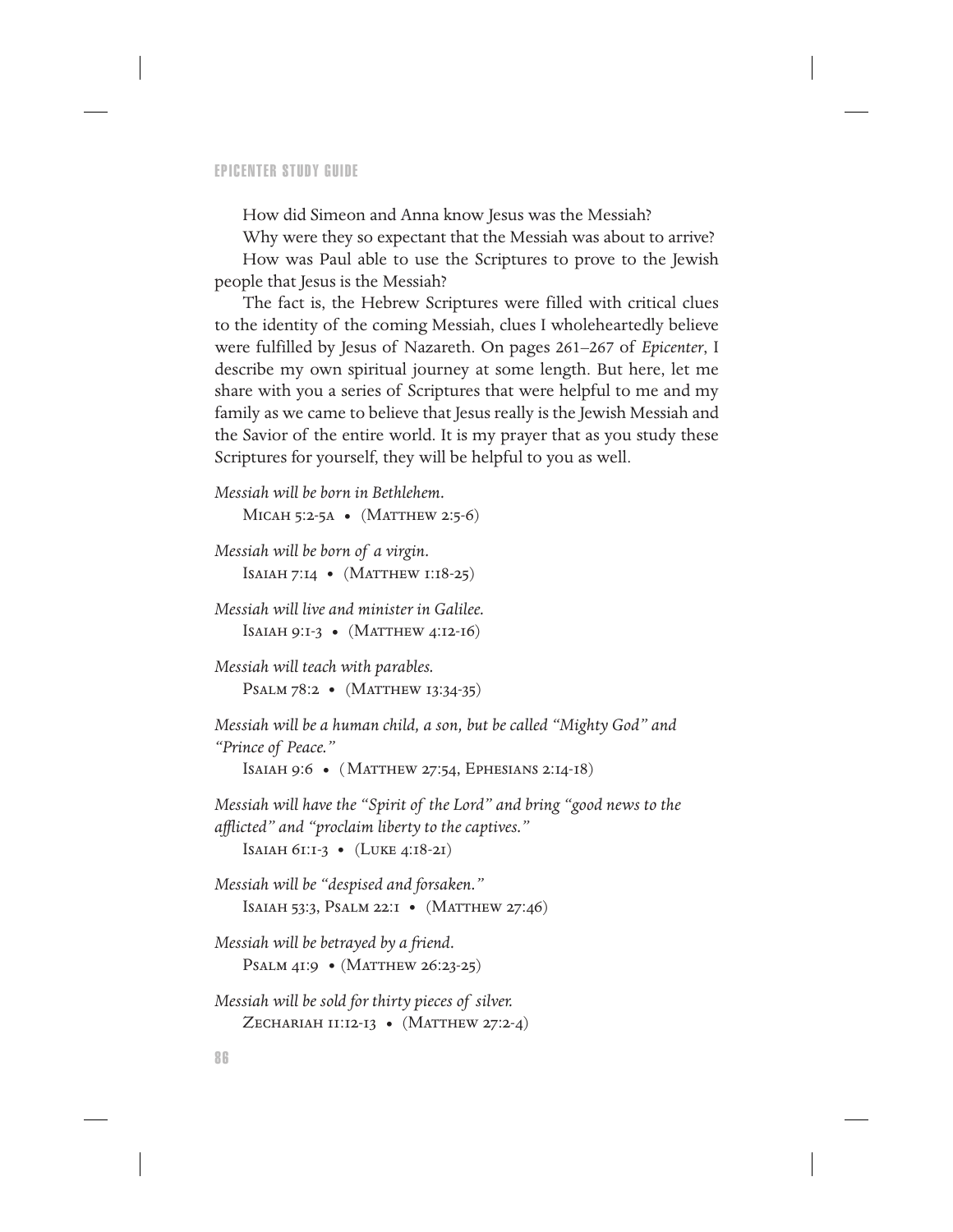*Messiah will be mocked and sneered at.*

PSALM 22:6-8 . (MATTHEW 27:29)

*Messiah will be surrounded by evil men who will pierce his hands and feet.* PSALM 22:16, ZECHARIAH 12:10 . (MATTHEW 27:27-35, JOHN 19:34-38)

*Messiah's enemies will cast lots for his clothes.* PSALM 22:18 . (MATTHEW 27:35, JOHN 19:23-24)

*Messiah will be tortured and killed "for our transgressions . . . crushed for our iniquities."*

Isaiah 53:5 . (Romans 4:24-25)

*Messiah will be a "guilt offering."* ISAIAH 53:10 · (HEBREWS 10:10)

*Messiah will be assigned a rich man's grave.* ISAIAH 53:9 . (MATTHEW 27:57-60)

*Messiah will live again.*

ISAIAH 53:10, PSALM 16:8-11 . (MATTHEW 28:1-20, ACTS 2:22-32)

*Messiah will be cut off before Jerusalem is destroyed.* DANIEL 9:27 . (MATTHEW 23:37-39 AND 24:1-2)

One last thought in this regard.

Many people ask me how I can believe that God has a son, aside from whether Jesus is, in fact, God's "only begotten Son," as John 3:16 tells us he is. Actually, it's not hard at all for me to believe that God has a son. I don't pretend to fully understand it. I cannot fully explain it. But the Hebrew Scriptures are crystal clear that the Lord God of Israel has a son and that we should honor him, get to know his name, and understand the price he has paid to cleanse us from our sins.

Consider the following verses:

Psalm 2:7, 10-12—"I will surely tell of the decree of the LORD: •He said to Me, 'You are My Son, Today I have begotten You. . . . Now therefore, O kings, show discernment; Take warning, O judges of the earth. Worship the LORD with reverence and rejoice with trembling. Do homage to [or "Kiss"] the Son, that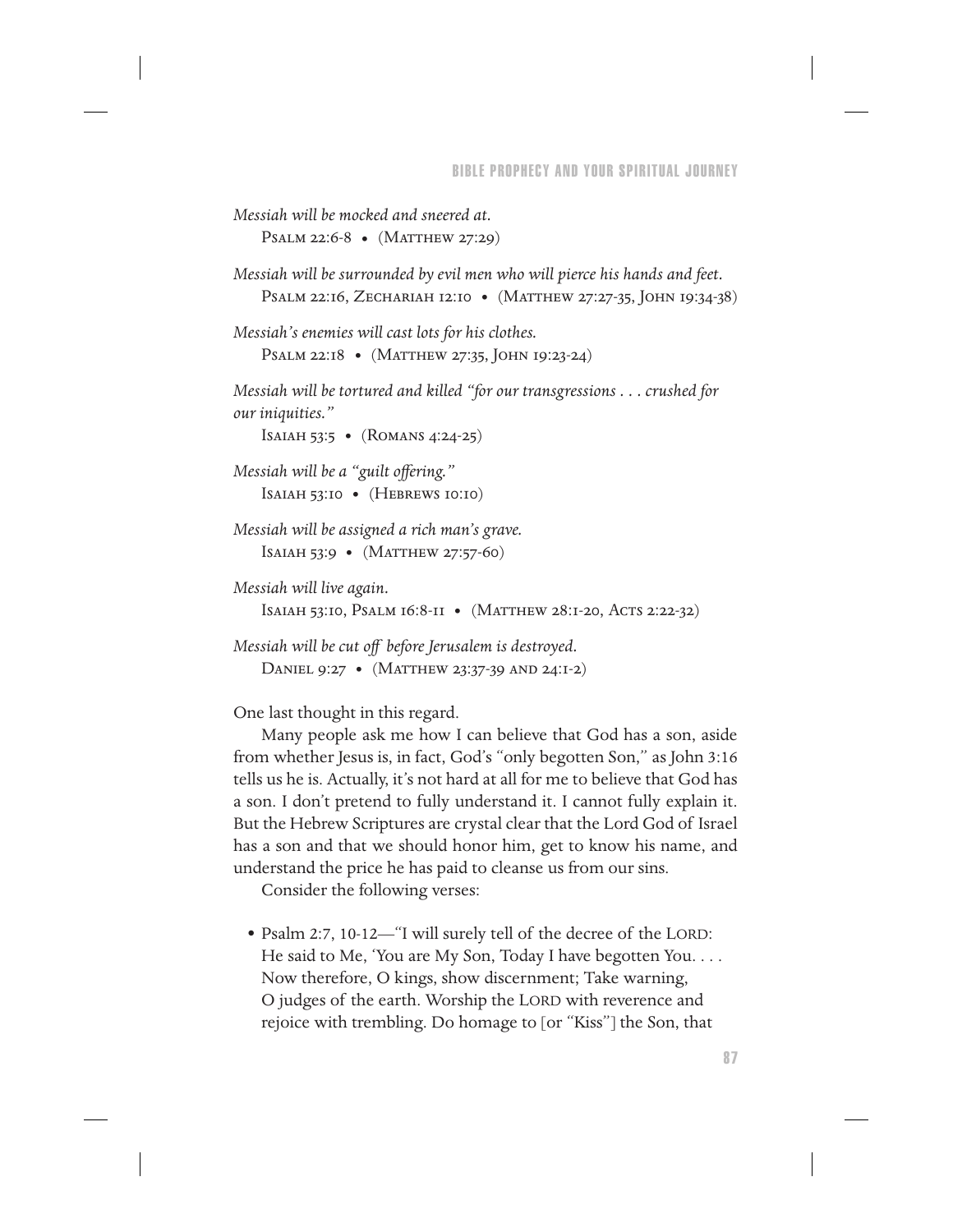He not become angry, and you perish in the way, for His wrath may soon be kindled. How blessed are all who take refuge in Him!"

- Proverbs 30:4—"Who has ascended into heaven and descended? Who has gathered the wind in His fists? Who has wrapped the waters in His garment? Who has established all the ends of the earth? What is His name or His son's name? Surely you know!"
- Zechariah 12:10-When the "Spirit of grace" is poured out on the Jewish people, "they will look on Me whom them have pierced; and they will mourn for Him, as one mourns for an only son, and they will weep bitterly over Him like the bitter weeping over a firstborn."

What do these passages mean? What do they mean to you?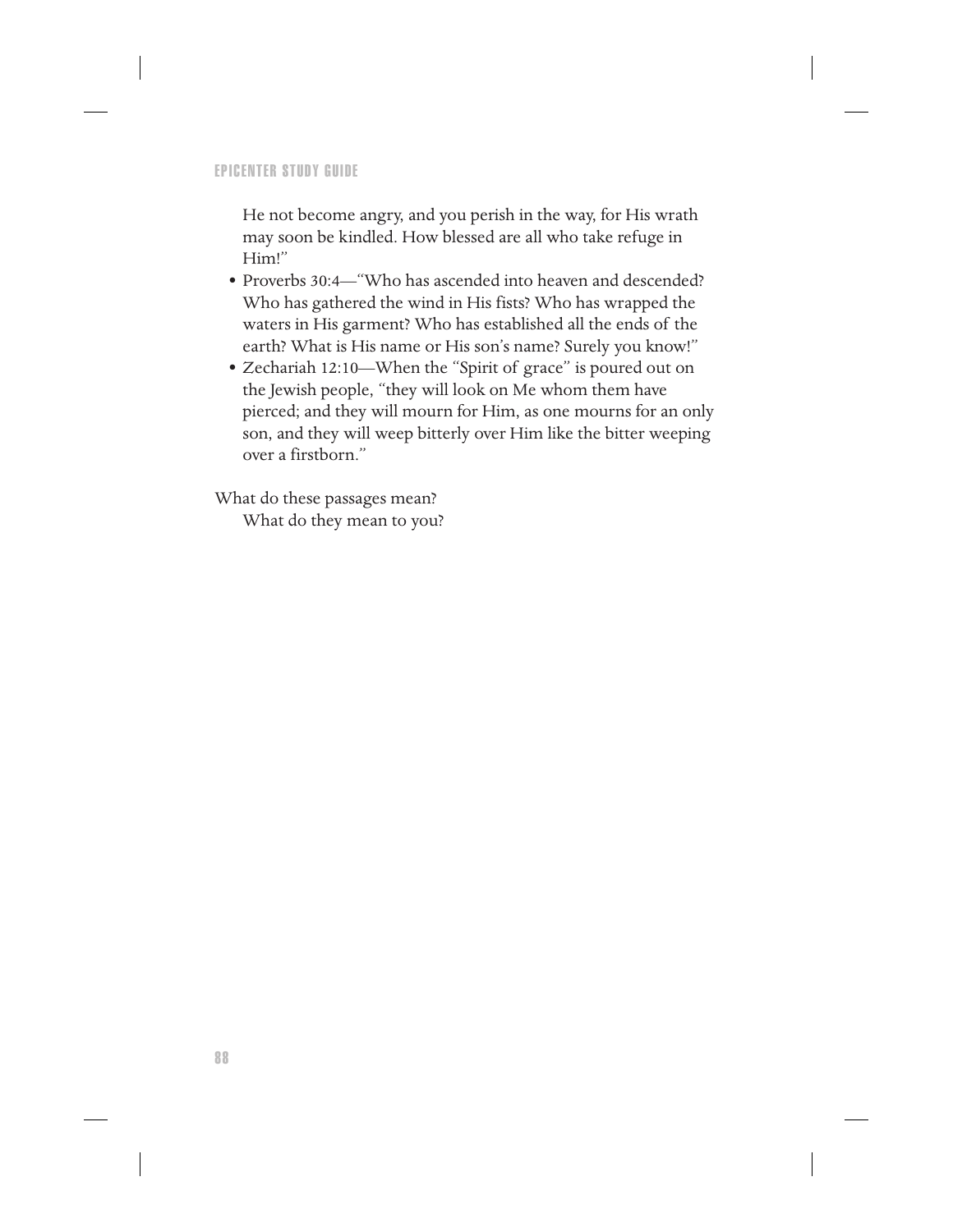## ACKNOWLEDGMENTS

I want to thank the following people:

My dear wife, Lynn, *God's greatest gift to me, aside from salvation itself;* Caleb, Jacob, Jonah, and Noah, *may you become men of great courage and men committed to God's Word;* My parents, Leonard and Mary Rosenberg, *for your sacrificial love and prayers;* June Meyers, *who blessed me with her daughter and so much more;* Dr. T. E. Koshy and Dr. Indira Koshy, *who helped me truly understand what it means to teach the Word and make disciples of all nations;* Edward Hunt and John Black, *two dear brothers and colleagues who are now teaching the Word of God to a new generation of disciple-makers;* The Joshua Fund staff and board of directors, *for loving the people of the epicenter enough to devote your lives to serving them;* Scott Miller, *for being a great agent and friend;*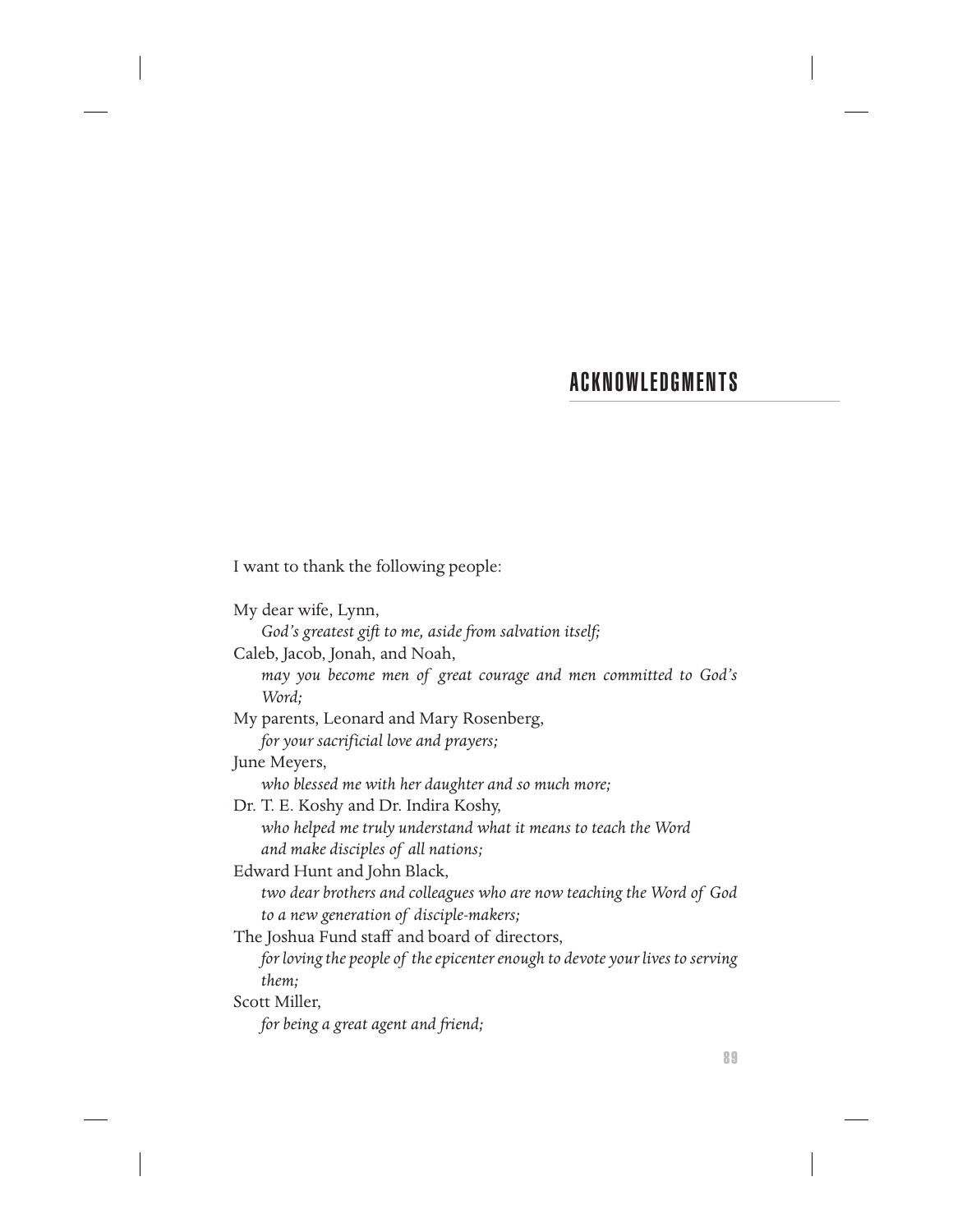Ron Beers, Becky Nesbitt, and the entire Tyndale House family, *who share my heart and my vision for writing books that change lives;* and Jennifer Leo,

*for her kind assistance with an early draft of this study guide.*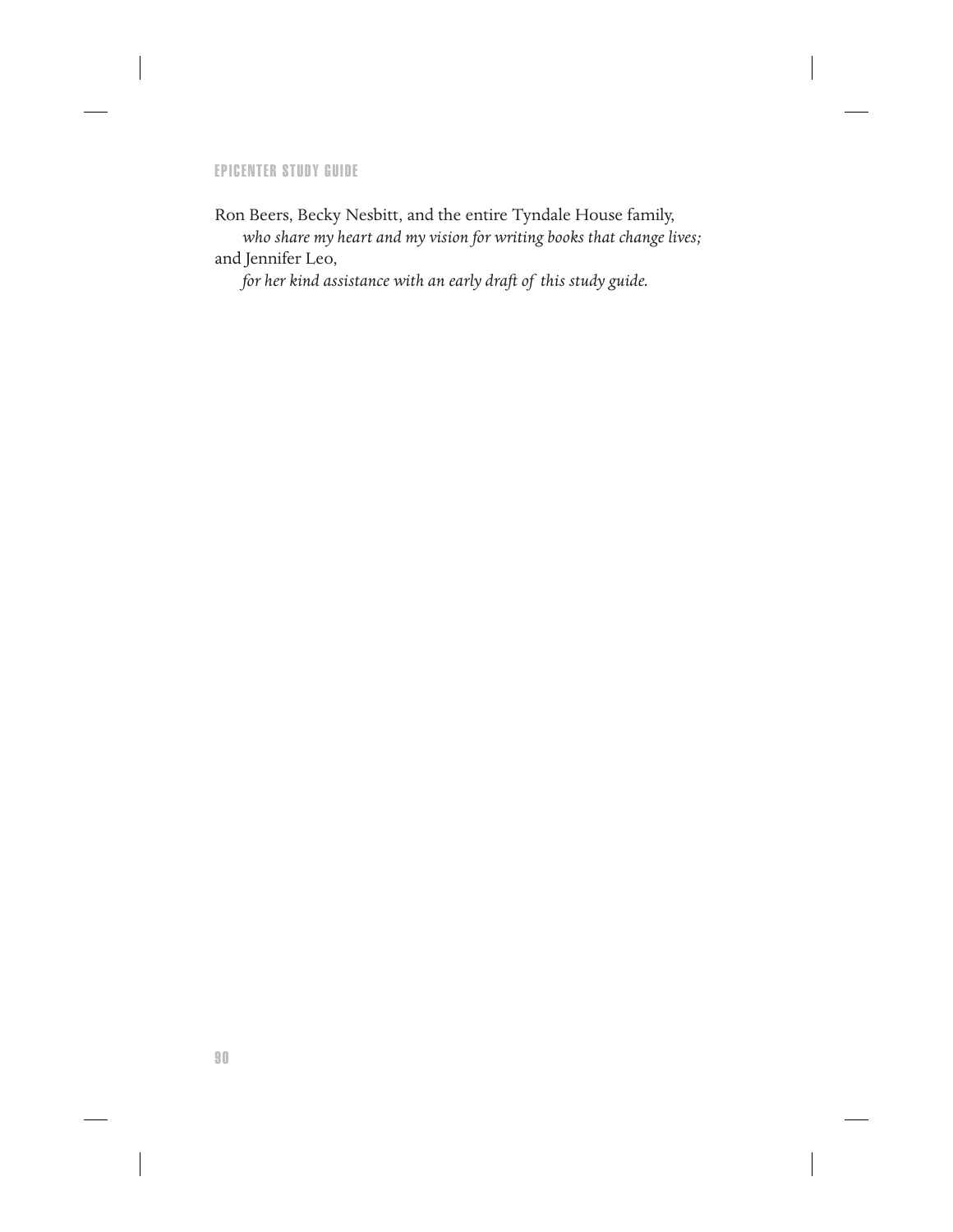## SUGGESTED READING

- *Are We Living in the End Times?* by Dr. Tim LaHaye and Jerry B. Jenkins
- *The Popular Bible Prophecy Commentary: Understanding the Meaning of Every Prophetic Passage* by Dr. Tim LaHaye and Ed Hindson
- *The Complete Book of Bible Prophecy* by Mark Hitchcock •
- *The Second Coming of Babylon* by Mark Hitchcock •
- *Every Prophecy of the Bible: Clear Explanations for Uncertain Times* by John F. Walvoord
- *The Final Act: Setting the Stage of the End Times Drama* by Chuck Smith
- *God's Blueprint for Bible Prophecy: Daniel* by Kay Arthur •
- *Bible Prophecy for Kids: Revelation 1–7* by Kay Arthur and Janna Arndt
- *The Temple and Bible Prophecy: A Definitive Look at Its Past, Present, and Future* by Randall Price
- *Things To Come: A Study in Biblical Eschatology* by Dr. J. Dwight •Pentecost